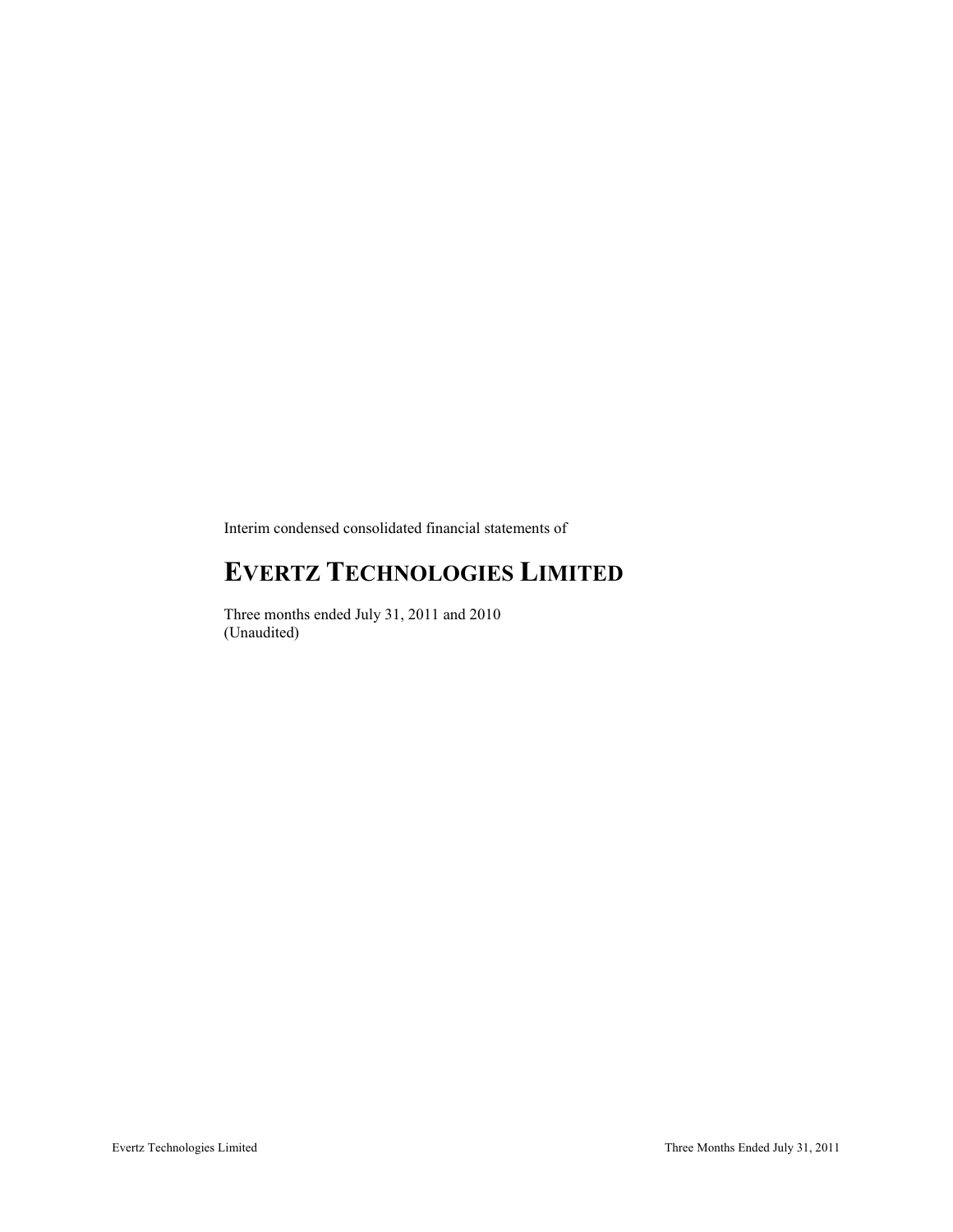# **MANAGEMENT REPORT**

The management of Evertz Technologies Limited ("the Company") is responsible for the preparation of the accompanying interim condensed consolidated financial statements. The interim condensed consolidated financial statements have been prepared in accordance with International Financial Reporting Standards and are considered by management to present fairly the consolidated financial position, operating results and cash flows of the Company.

These interim condensed consolidated financial statements have not been reviewed by the auditor. These interim condensed consolidated financial statements are unaudited and include all adjustment, consisting of normal and recurring items, that management considers necessary for a fair presentation of the consolidated financial position, results of operations and cash flows.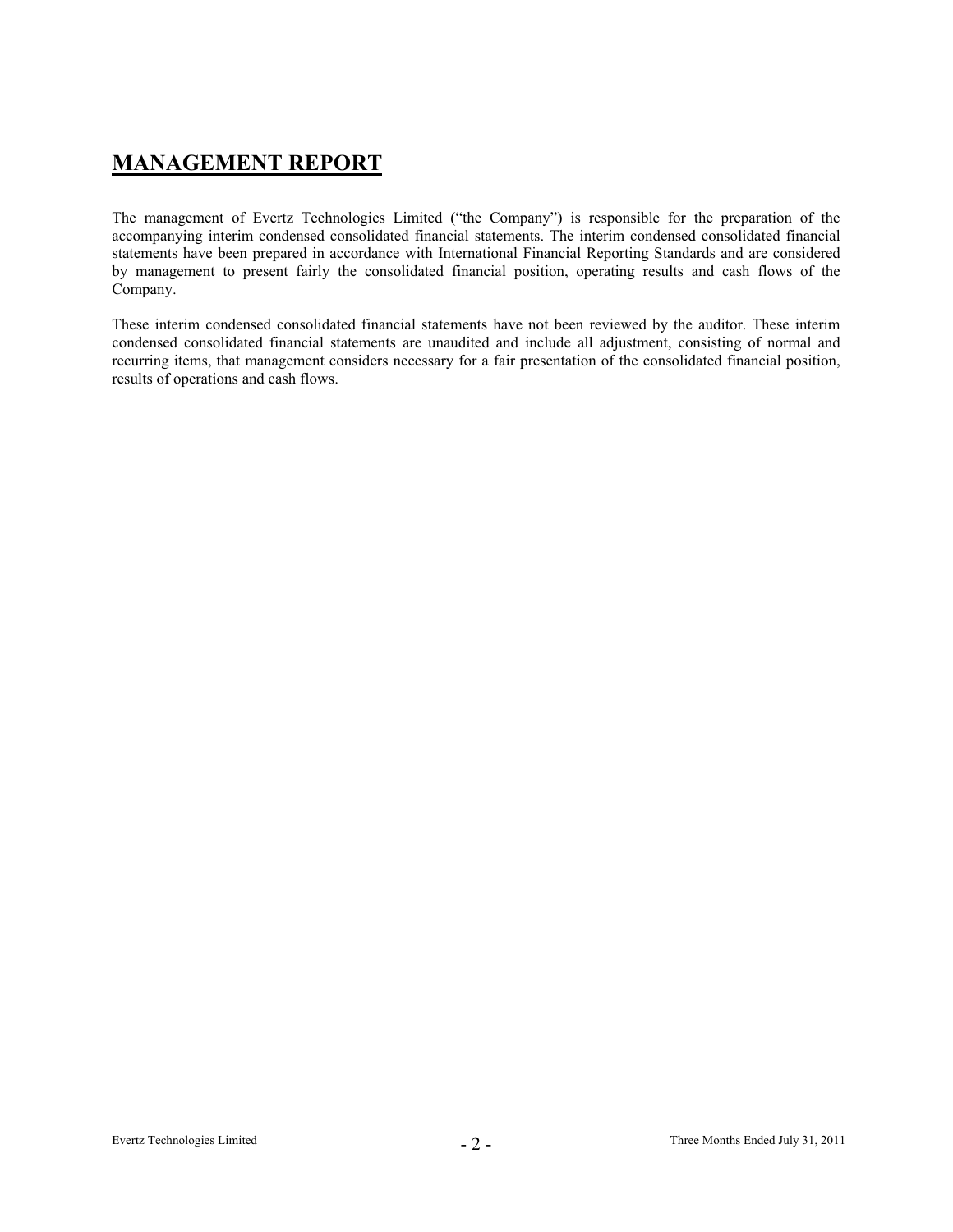Index to Financial Statements (Unaudited)

Interim condensed consolidated financial statements Three months ended July 31, 2011 and 2010, and as at May 1, 2010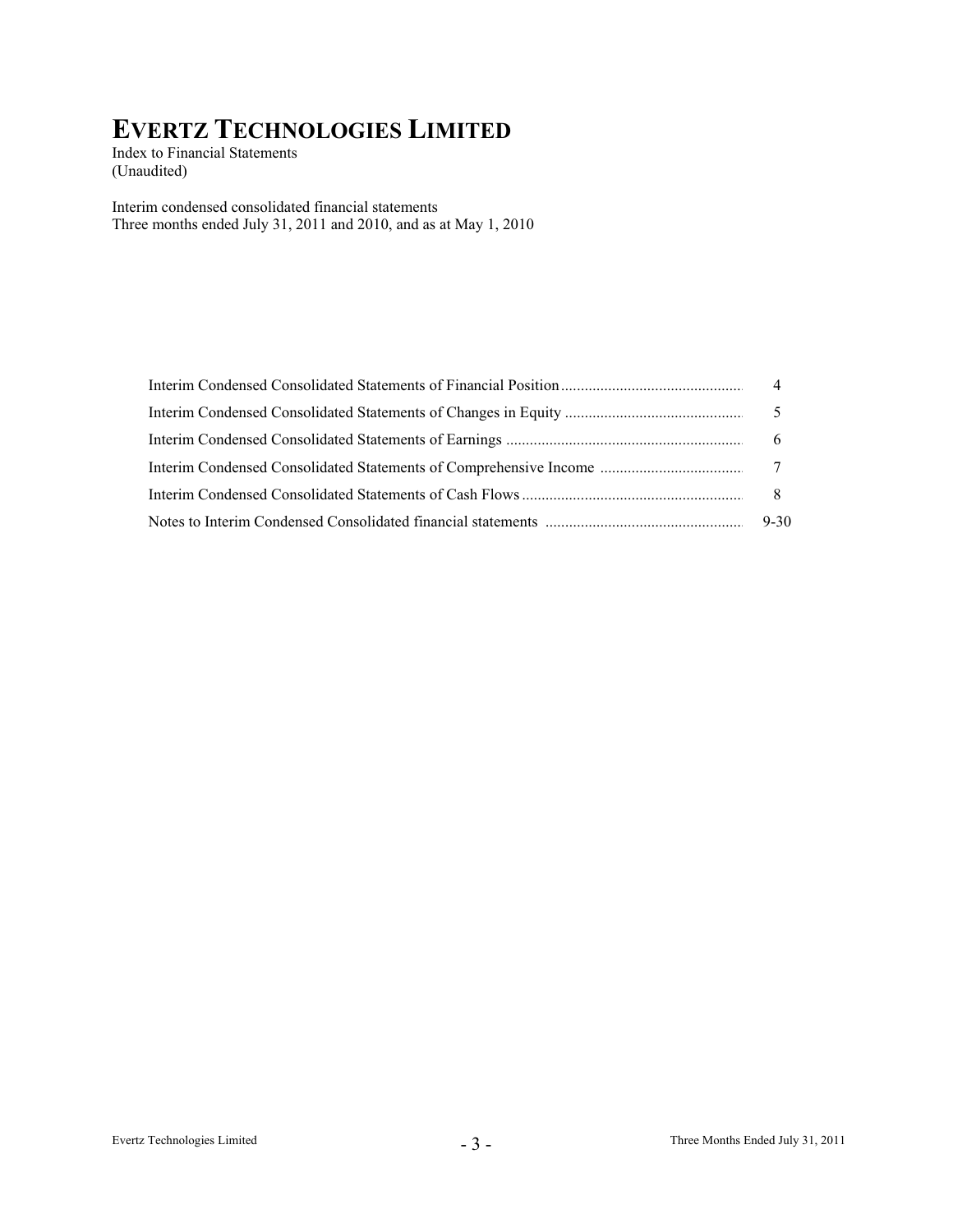Interim Condensed Consolidated Statements of Financial Position (unaudited)

As at July 31, 2011, April 30, 2011 and May 1, 2010 (In thousands of Canadian dollars)

|                                           |                          | <b>July 31,</b> |                         | April 30, |                          | May 1,    |
|-------------------------------------------|--------------------------|-----------------|-------------------------|-----------|--------------------------|-----------|
|                                           |                          | 2011            |                         | 2011      |                          | 2010      |
|                                           |                          |                 |                         | (note 16) |                          | (note 16) |
| <b>Assets</b>                             |                          |                 |                         |           |                          |           |
| Current assets                            |                          |                 |                         |           |                          |           |
| Cash                                      | $\mathbb{S}$             | 167,945         | \$                      | 175,835   | \$                       | 133,755   |
| Instruments held for trading              |                          | 12,040          |                         | 16,190    |                          | 11,274    |
| Trade and other receivables               |                          | 64,998          |                         | 52,732    |                          | 48,988    |
| Inventories                               |                          | 105,360         |                         | 106,422   |                          | 91,745    |
| Income tax receivable                     |                          | 2,566           |                         | 2,014     |                          | 3,850     |
|                                           | $\mathbb{S}$             | 352,909         | \$                      | 353,193   | \$                       | 289,612   |
| Property, Plant and Equipment (note 4)    | $\mathbb S$              | 36,228          | \$                      | 37,627    | \$                       | 41,328    |
| Goodwill (note 6)                         |                          | 17,440          |                         | 17,467    |                          | 14,584    |
| Intangible assets (note 5)                |                          | 1,906           |                         | 2,224     |                          | 1,823     |
|                                           | $\overline{\mathcal{S}}$ | 408,483         | $\overline{\mathbb{S}}$ | 410,511   | $\overline{\mathcal{S}}$ | 347,347   |
| <b>Liabilities</b>                        |                          |                 |                         |           |                          |           |
|                                           |                          |                 |                         |           |                          |           |
| Trade and other payables                  | $\mathbb S$              | 25,210          | \$                      | 21,814    | \$                       | 21,652    |
| Provisions (note 7)                       |                          | 1,233           |                         | 1,235     |                          | 1,139     |
| Deferred revenue                          |                          | 5,662           |                         | 3,664     |                          | 1,361     |
| Current portion of long term debt         |                          | 434             |                         | 451       |                          | 388       |
|                                           | $\overline{\mathcal{S}}$ | 32,539          | $\mathbb{S}$            | 27,164    | $\mathbb{S}$             | 24,540    |
| Long term debt                            | $\mathbb{S}$             | 2,348           | \$                      | 2,493     | \$                       | 2,732     |
| Deferred taxes                            |                          | 5,794           |                         | 7,095     |                          | 5,895     |
|                                           | $\mathbb{S}$             | 40,681          | \$                      | 36,752    | \$                       | 33,167    |
| <b>Equity</b>                             |                          |                 |                         |           |                          |           |
| Capital stock (note 8)                    | $\mathbb{S}$             | 64,345          | \$                      | 58,882    | \$                       | 51,035    |
| Contributed surplus                       |                          | 12,961          |                         | 13,762    |                          | 12,183    |
| Accumulated other comprehensive income    |                          | 142             |                         | 440       |                          |           |
| Retained earnings                         |                          | 289,190         |                         | 299,125   |                          | 249,554   |
|                                           | $\mathbb{S}$             | 289,332         | \$                      | 299,565   | \$                       | 249,554   |
| Total equity attributable to shareholders |                          | 366,638         |                         | 372,209   |                          | 312,772   |
| Non-controlling Interest                  |                          | 1,164           |                         | 1,550     |                          | 1,408     |
|                                           |                          | 367,802         |                         | 373,759   |                          | 314,180   |
|                                           | $\overline{\mathcal{S}}$ | 408,483         | \$                      | 410,511   | \$                       | 347,347   |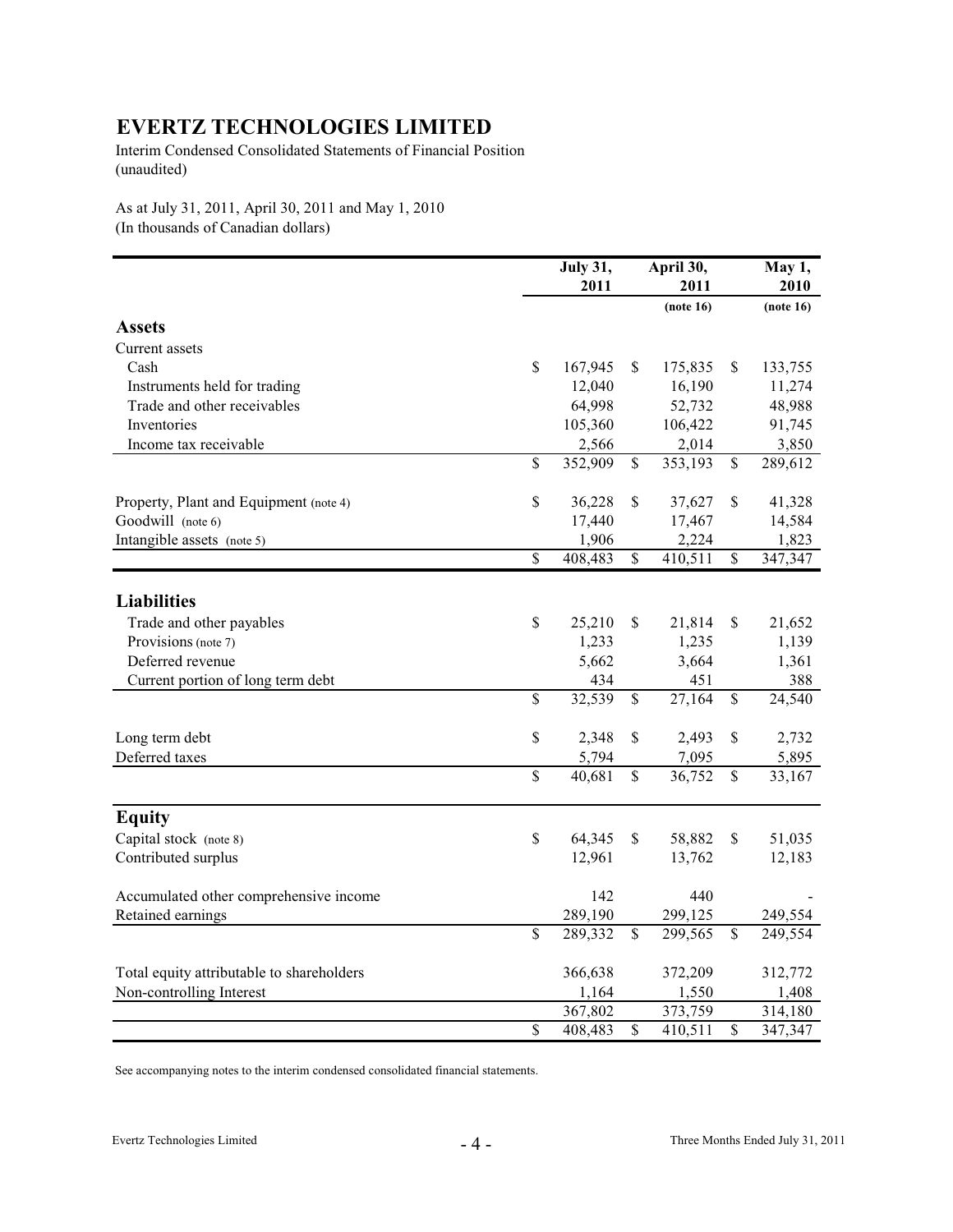Interim Condensed Consolidated Statements of Changes in Equity (Unaudited)

Three months ended July 31, 2011 and 2010 (In thousands of Canadian dollars)

|                                    |              |          |    |             |              | Foreign                  |    |           |              | Total           |              |             |               |
|------------------------------------|--------------|----------|----|-------------|--------------|--------------------------|----|-----------|--------------|-----------------|--------------|-------------|---------------|
|                                    |              |          |    |             |              | currency                 |    |           |              | equity          |              | Non-        |               |
|                                    |              | Capital  |    | Contributed |              | translation              |    | Retained  |              | attributable to |              | controlling | Total         |
|                                    |              | Stock    |    | surplus     |              | adjustment               |    | earnings  |              | shareholders    |              | interest    | Equity        |
| Balance at May 1, 2010             | \$           | 51,035   | S  | 12,183      | $\mathbf S$  | 4                        | S  | 249,554   | \$           | 312,772         | S.           | 1,408       | \$<br>314,180 |
| Net earnings for the period        |              |          |    |             |              |                          |    | 20,408    |              | 20,408          |              | 142         | 20,550        |
| Dividends declared                 |              |          |    |             |              |                          |    | (5,891)   |              | (5,891)         |              | (400)       | (6,291)       |
| Compensation expense related       |              |          |    |             |              |                          |    |           |              |                 |              |             |               |
| to stock options                   |              |          |    | 871         |              |                          |    |           |              | 871             |              |             | 871           |
| Exercise of employee stock options |              | 292      |    |             |              |                          |    |           |              | 292             |              |             | 292           |
| Transfer of stock option exercise  |              | 57       |    | (57)        |              |                          |    |           |              |                 |              |             |               |
| Foreign currency translation       |              |          |    |             |              |                          |    |           |              |                 |              |             |               |
| adjustment                         |              |          |    |             |              | 392                      |    |           |              | 392             |              |             | 392           |
| Balance at July 31, 2010           |              | \$51,384 | S  | 12,997      | $\mathbf{s}$ | 392                      | S  | 264,071   | $\mathbf{s}$ | 328,844         | $\mathbf{s}$ | 1,150       | 329,994       |
| Net earnings for the period        |              |          |    |             |              | $\overline{\phantom{a}}$ |    | 57,306    |              | 57,306          |              | 403         | 57,709        |
| Dividends declared                 |              |          |    |             |              |                          |    | (22, 252) |              | (22, 252)       |              |             | (22, 252)     |
| Compensation expense related       |              |          |    |             |              |                          |    |           |              |                 |              |             |               |
| to stock options                   |              |          |    | 2,925       |              |                          |    |           |              | 2,925           |              |             | 2,925         |
| Exercise of employee stock options |              | 5,338    |    |             |              |                          |    |           |              | 5,338           |              |             | 5,338         |
| Transfer of stock option exercise  |              | 2,160    |    | (2,160)     |              |                          |    |           |              |                 |              |             |               |
| Foreign currency translation       |              |          |    |             |              |                          |    |           |              |                 |              |             |               |
| adjustment                         |              |          |    |             |              | 48                       |    |           |              | 48              |              | (3)         | 45            |
| Balance at April 30, 2011          | $\mathbf{s}$ | 58,882   | \$ | 13,762      | $\mathbf{s}$ | 440                      | \$ | 299,125   | \$           | 372,209         | \$.          | 1,550       | 373,759       |
| Net earnings for the period        |              |          |    |             |              | ۰                        |    | 17,527    |              | 17,527          |              | 97          | 17,624        |
| Dividends declared                 |              |          |    |             |              |                          |    | (9,004)   |              | (9,004)         |              | (400)       | (9, 404)      |
| Compensation expense related       |              |          |    |             |              |                          |    |           |              |                 |              |             |               |
| to stock options                   |              |          |    | 633         |              |                          |    |           |              | 633             |              |             | 633           |
| Exercise of employee stock options |              | 5,252    |    |             |              |                          |    |           |              | 5,252           |              |             | 5,252         |
| Transfer of stock option exercise  |              | 1,434    |    | (1, 434)    |              |                          |    |           |              |                 |              |             |               |
| Repurchase of common shares        |              | (1,223)  |    |             |              |                          |    | (18, 458) |              | (19,681)        |              |             | (19,681)      |
| Foreign currency translation       |              |          |    |             |              |                          |    |           |              |                 |              |             |               |
| adjustment                         |              |          |    |             |              | (298)                    |    |           |              | (298)           |              | (83)        | (381)         |
| Balance at July 31, 2011           |              | \$64,345 | \$ | 12,961      | S            | 142                      | \$ | 289,190   | S            | 366,638         | S            | 1,164       | 367,802       |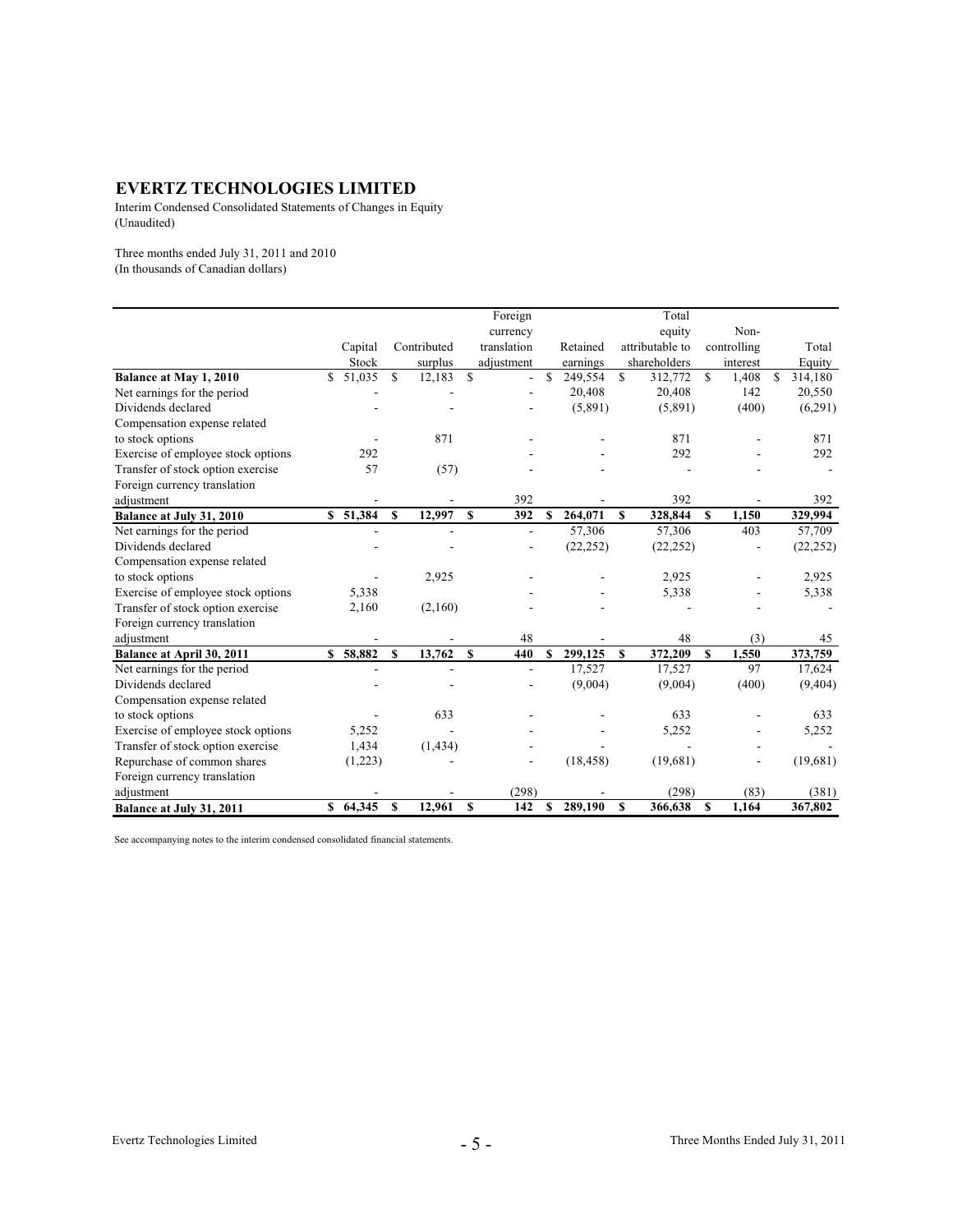Interim Condensed Consolidated Statements of Earnings (Unaudited)

Three months ended July 31, 2011 and 2010

(In thousands of Canadian dollars, except per share amounts)

|                                                       | Three months ended   | Three months ended   |
|-------------------------------------------------------|----------------------|----------------------|
|                                                       | <b>July 31, 2011</b> | <b>July 31, 2010</b> |
| Revenue                                               | \$<br>75,128         | \$<br>73,816         |
| Cost of goods sold                                    | 32,281               | 30,818               |
| Gross margin                                          | 42,847               | 42,998               |
| Expenses                                              |                      |                      |
| Selling, administrative and general (note 9)          | 11,691               | 9,626                |
| Research and development                              | 10,319               | 8,022                |
| Investment tax credits                                | (2, 282)             | (2,005)              |
| Foreign exchange gain                                 | (343)                | (587)                |
|                                                       | 19,385               | 15,056               |
| Earnings before undernoted                            | 23,462               | 27,942               |
| Finance income (note 10)                              | 423                  | 238                  |
| Finance costs (note 10)                               | (51)                 | (31)                 |
| Other income and expenses                             | 17                   | 713                  |
| Earnings before income taxes                          | 23,851               | 28,862               |
| Provision for (recovery of) income taxes              |                      |                      |
| Current                                               | 7,355                | 9,479                |
| Deferred                                              | (1, 128)             | (1,167)              |
|                                                       | 6,227                | 8,312                |
| Net earnings for the period                           | 17,624               | 20,550               |
| Net earnings attributable to non-controlling interest | 97                   | 142                  |
| Net earnings attributable to shareholders             | 17,527               | 20,408               |
| Net earnings for the period                           | \$<br>17,624         | \$<br>20,550         |
| Earnings per share (note 15)                          |                      |                      |
| <b>Basic</b>                                          | \$<br>0.23           | \$<br>0.28           |
| Diluted                                               | \$<br>0.23           | \$<br>0.28           |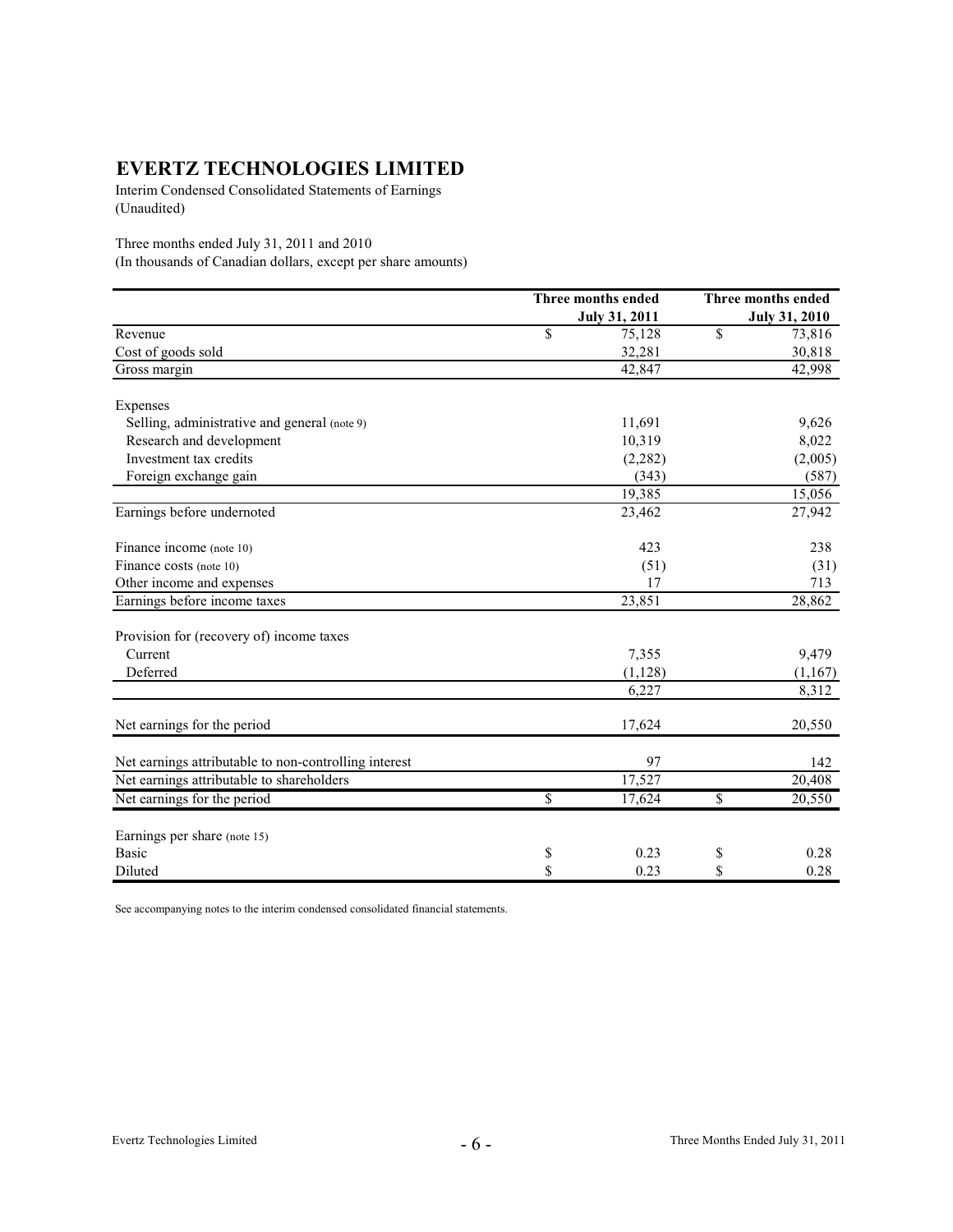Interim Condensed Consolidated Statements of Comprehensive Income (Unaudited)

Three months ended July 31, 2011 and 2010 (In thousands of Canadian dollars)

|                                                               | Three months ended   |   | <b>Three months ended</b> |
|---------------------------------------------------------------|----------------------|---|---------------------------|
|                                                               | <b>July 31, 2011</b> |   | <b>July 31, 2010</b>      |
| Net earnings for the period                                   | 17.624               |   | 20,550                    |
| Foreign currency translation adjustment                       | (381)                |   | 392                       |
| Comprehensive income                                          | 17.243               |   | 20,942                    |
| Comprehensive income attributable to non-controlling interest | 14                   |   | 142                       |
| Comprehensive income attributable to shareholders             | 17.229               | ¢ | 20,800                    |
| Comprehensive income                                          | 17.243               |   | 20,942                    |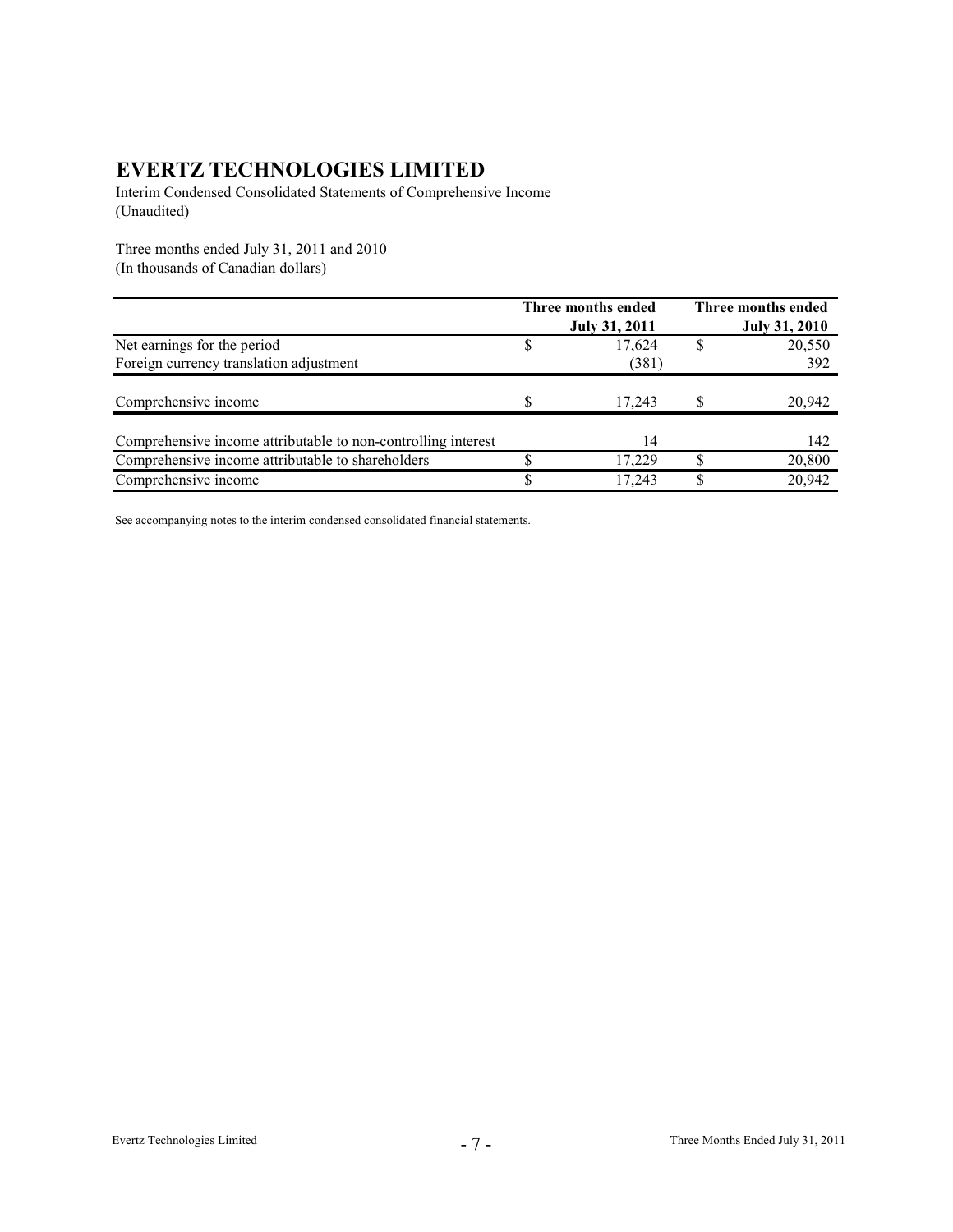Interim Condensed Consolidated Statements of Cash Flows (Unaudited)

Three months ended July 31, 2011 and 2010 (In thousands of Canadian dollars)

|                                                             | Three months ended<br><b>July 31, 2011</b> | Three months ended<br><b>July 31, 2010</b> |
|-------------------------------------------------------------|--------------------------------------------|--------------------------------------------|
| Operating activities                                        |                                            |                                            |
| Net earnings                                                | \$<br>17,624                               | \$<br>20,550                               |
| Add: Items not involving cash                               |                                            |                                            |
| Depreciation of property, plant and equipment               | 1,717                                      | 1,815                                      |
| Amortization of intangible assets                           | 307                                        | 219                                        |
| Loss (gain) on instruments held for trading                 | 17                                         | (721)                                      |
| (Gain) loss on disposal of property, plant and equipment    | (17)                                       | 7                                          |
| Share-based compensation                                    | 633                                        | 871                                        |
| Deferred income tax expense                                 | (1, 128)                                   | (1, 128)                                   |
|                                                             | 19,153                                     | 21,613                                     |
| Changes in non-cash working capital items (note 11)         | (6,603)                                    | (9, 815)                                   |
| Cash provided by operating activities                       | 12,550                                     | 11,798                                     |
| Investing activities                                        |                                            |                                            |
| Proceeds from disposal of instruments held for trading      | 4,133                                      |                                            |
| Acquisition of property, plant and equipment                | (659)                                      | (775)                                      |
| Proceeds from disposal of property, plant and equipment     | 17                                         | 18                                         |
| Cash provided by (used in) investing activities             | 3,491                                      | (757)                                      |
| Financing activities                                        |                                            |                                            |
| Repayment of long term debt                                 | (93)                                       | (141)                                      |
| Dividends paid                                              | (9,004)                                    | (5,891)                                    |
| Dividends paid by subsidiaries to non-controlling interests | (400)                                      | (400)                                      |
| Capital stock repurchase (note 8)                           | (19,681)                                   |                                            |
| Capital stock issued                                        | 5,252                                      | 292                                        |
| Cash used in financing activities                           | (23, 926)                                  | (6,140)                                    |
| Effect of foreign exchange rates on cash                    | (5)                                        | 189                                        |
| (Decrease) increase in cash                                 | (7,890)                                    | 5,090                                      |
| Cash beginning of period                                    | 175,835                                    | 133,755                                    |
| Cash end of period                                          | \$<br>167,945                              | \$<br>138,845                              |

|                   |   | <b>July 31,</b> |     |       |
|-------------------|---|-----------------|-----|-------|
|                   |   | 2011            |     | 2010  |
| Interest paid     | Φ |                 | ٠IJ | ັ     |
| Income taxes paid |   | 5,619           |     | 5,502 |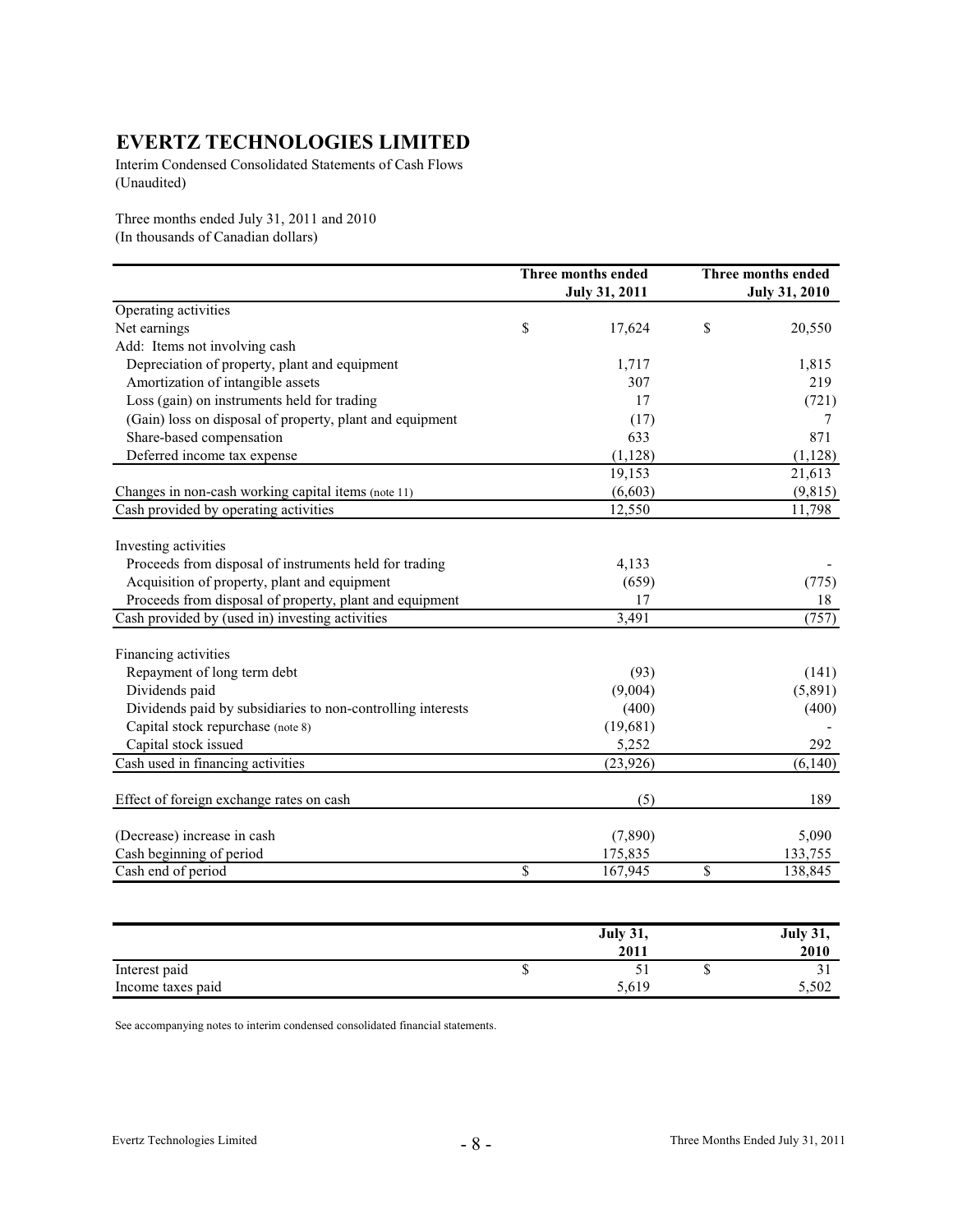# **NOTES TO INTERIM CONDENSED CONSOLIDATED FINANCIAL STATEMENTS** (unaudited)

Three months ended July 31, 2011 and 2010 (in thousands of Canadian dollars, except for "number of common shares" and "number of options")

Evertz Technologies Limited ("Evertz" or the "Company") is incorporated under the *Canada Business Corporations Act*. The Company is incorporated and domiciled in Canada and the registered office is located at 5292 John Lucas Drive, Burlington, Ontario, Canada. The Company is a leading equipment provider to the television broadcast industry. The Company designs, manufactures and distributes video and audio infrastructure equipment for the production, post–production, broadcast and telecommunications markets.

#### **1. STATEMENT OF COMPLIANCE**

These interim condensed consolidated financial statements have been prepared in accordance with International Financial Reporting Standards as issued by the International Accounting Standards Board ("IASB"). As these are the Company's first interim financial statements prepared in accordance with IFRSs, they have been prepared in accordance with IAS 34 "Interim Financial Reporting" and IFRS 1 "First-time Adoption of International Financial Reporting Standards".

Prior to the adoption of IFRS, the Company prepared its interim and annual financial statements in accordance with Canadian generally accepted accounting principles ("Canadian GAAP"). Subject to certain transition elections disclosed in note 16, the Company has consistently applied the same accounting policies in its opening IFRS statement of financial position at May 1, 2010 (the "transition date") and throughout all periods presented, as if these policies had always been in effect. Note 16 discloses the impact of the transition to IFRS on the Company's reported financial position, financial performance and cash flows, including the nature and effect of significant changes in accounting policies from those used in the Company's consolidated financial statements for the year ended April 30, 2011, reported in accordance with Canadian GAAP.

These interim condensed consolidated financial statements were authorized for issue by the Board of Directors on September 06, 2011.

#### **2. SIGNIFICANT ACCOUNTING POLICIES**

Outlined below are those policies considered particularly significant:

#### *Basis of Measurement*

These financial statements have been prepared on the historical cost basis except for certain financial assets and liabilities which are stated at fair value. Historical cost is generally based on the fair value of the consideration given in exchange for assets.

#### *Functional and Presentation Currency*

These financial statements are presented in Canadian dollars, which is the Company's functional currency. All financial information presented in Canadian dollars has been rounded to the nearest thousand.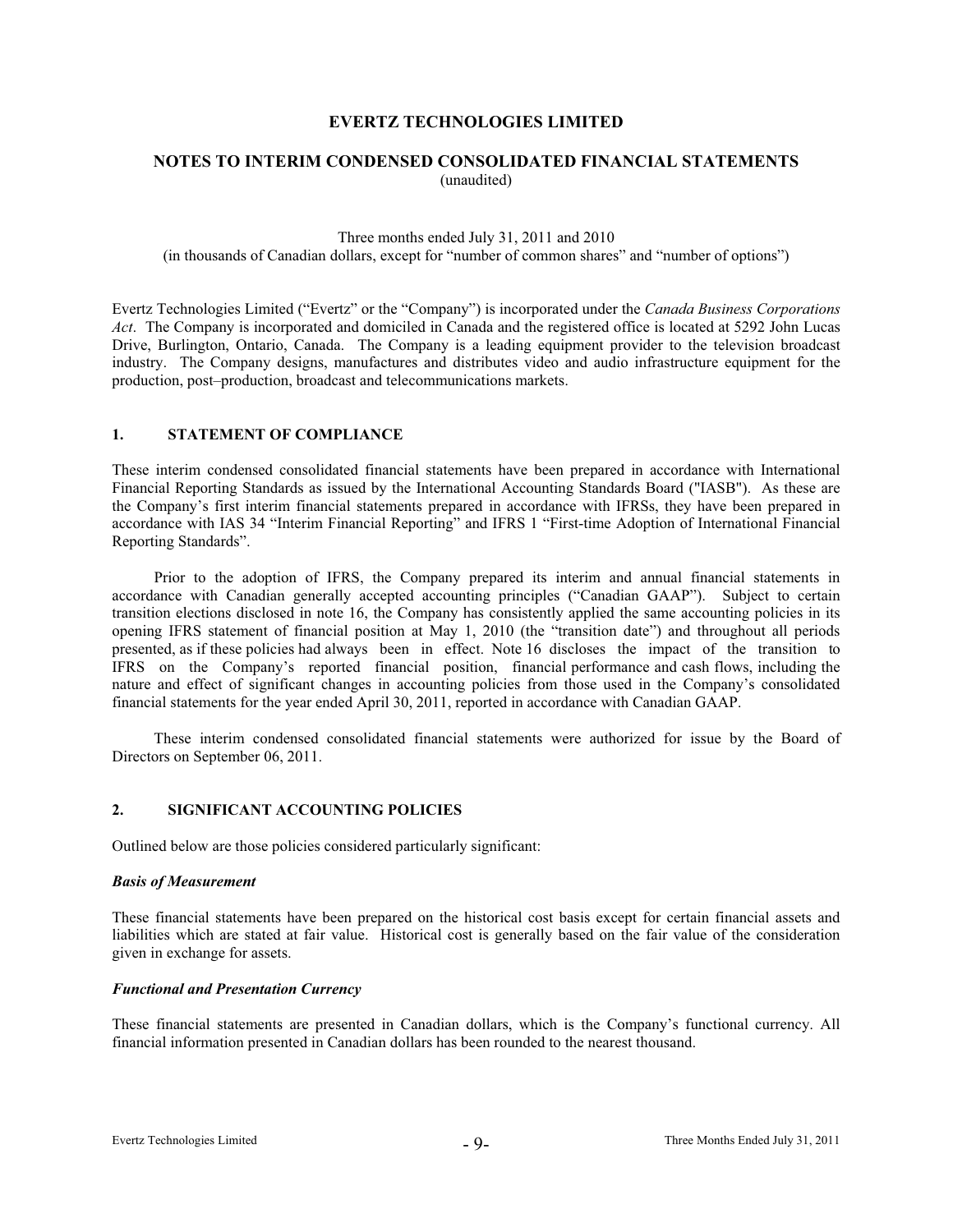#### *Basis of Consolidation*

These financial statements incorporate the financial statements of the Company and entities controlled by the Company (its subsidiaries). Control is achieved where the Company has the power to govern the financial and operating policies of an entity so as to obtain benefits from its activities.

The results of subsidiaries acquired or disposed of are included in the interim condensed consolidated statements of earnings and comprehensive income from the effective date of acquisition and up to the effective date of disposal, as appropriate. Total comprehensive income of subsidiaries is attributed to the owners of the Company and to the noncontrolling interests even if this results in the non-controlling interests having a deficit balance.

All intra-Company transactions, balances, income and expenses are eliminated in full on consolidation.

#### *Business Combinations*

Business combinations are accounted for using the acquisition method. The cost of the acquisition is measured at the aggregate of the fair values, at the date of acquisition, of assets transferred, liabilities incurred or assumed, and equity instruments issued by the Company. The acquiree's identifiable assets and liabilities assumed are recognized at their fair value at the acquisition date. Acquisition-related costs are recognized in earnings as incurred. Any contingent consideration is measured at fair value on date of the acquisition and is included as part of the consideration transferred. The fair value of the contingent consideration liability is re-measured at each reporting date with corresponding gain/loss recognized in earnings. The excess of the consideration over the fair value of the net identifiable assets and liabilities acquired is recorded as goodwill.

On an acquisition by acquisition basis, any non-controlling interest is measured either at the fair value of the noncontrolling interest or at the fair value of the proportionate share of the net identifiable assets acquired. Goodwill arising on an acquisition of a business is carried at cost as established at the date of acquisition of the business less accumulated impairment losses, if any.

#### *Revenue Recognition*

Revenue is measured at the fair value of consideration received or receivable, net of discounts and after eliminating intercompany sales.

Where revenue arrangements have separately identifiable components, the consideration received is allocated to each identifiable component and the applicable revenue recognition criteria are applied to each of the components.

Revenue is derived from the sale of hardware and software solutions including related services, training and commissioning. Revenue from sales of hardware and software are recognized upon shipment, provided that the significant risks and rewards of ownership have been transferred to the customer, the Company retains neither continuing managerial involvement to the degree usually associated with ownership nor effective control over the goods sold, revenue can be reliably measured and its probable that the economic benefits will flow to the Company. Service revenue is recognized as services are performed

Certain of the Company's contracts are long-term in nature. When the outcome of the contract can be assessed reliably, the Company recognizes revenue on long-term contracts using the percentage of completion method, based on costs incurred relative to the estimated total contract costs. When the outcome of the contract cannot be assessed reliably contract costs incurred are immediately expensed and revenue is recognized only to the extent that costs are considered likely to be recovered.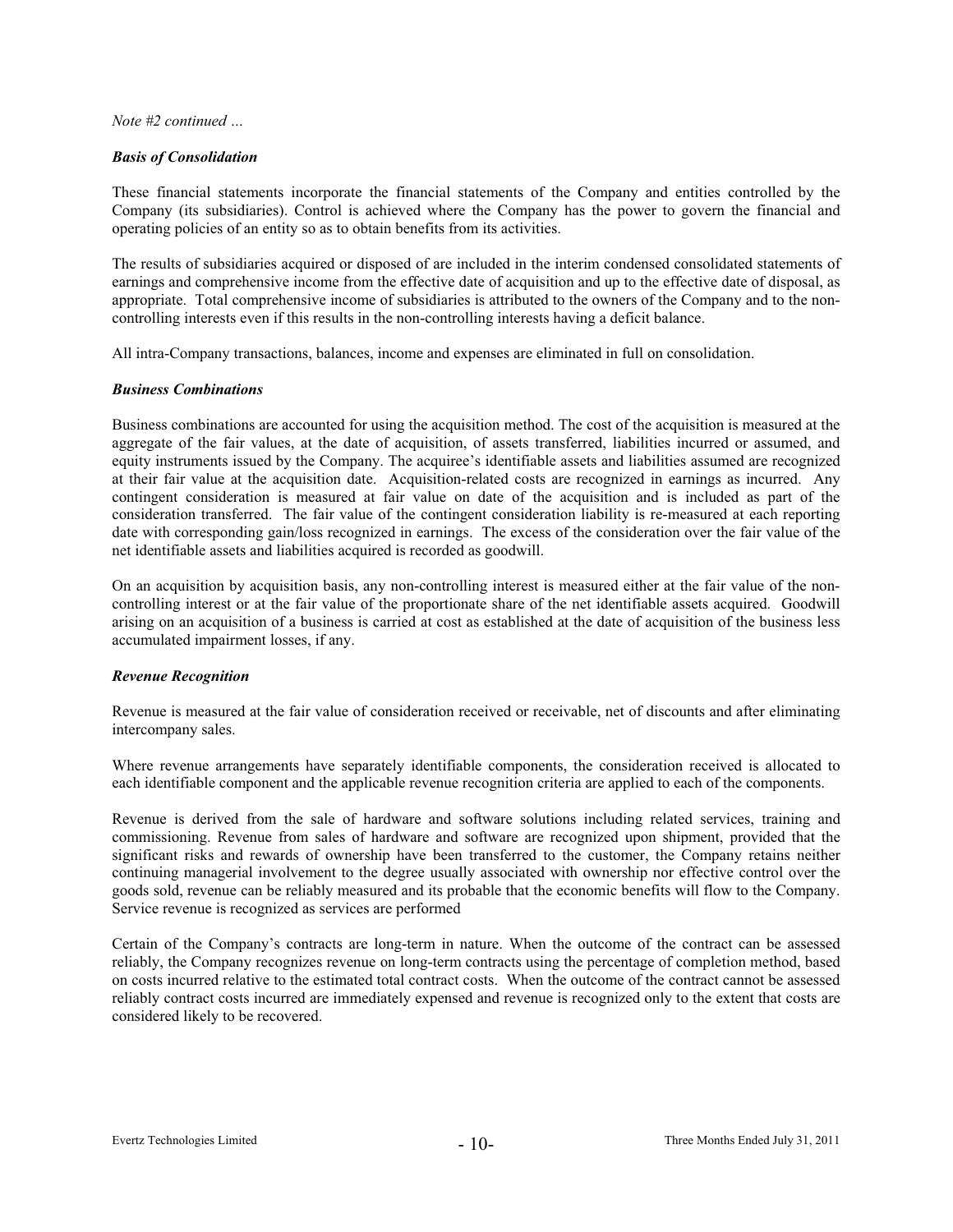#### *Interest revenue*

Interest revenue is recognized when it is probable that the economic benefits will flow to the Company and the amount of revenue can be measured reliably. Interest revenue is accrued on a time basis, by reference to the principal outstanding and at the effective interest rate applicable, which is the rate that exactly discounts estimated future cash receipts through the expected life of the financial asset to that asset's net carrying amount on initial recognition.

#### *Inventories*

Inventories consist of raw materials, work in progress and finished goods. Inventories are stated at the lower of cost and net realizable value. Cost is determined on a weighted average basis and includes raw materials, the cost of direct labour applied to the product and the overhead expense.

Net realizable value represents the estimated selling price for inventories less all estimated costs of completion and costs necessary to make the sale.

#### *Property, plant and equipment*

Property, plant and equipment are stated at cost less accumulated depreciation and any recognized impairment loss. Where the costs of certain components of an item of property, plant and equipment are significant in relation to the total cost of the item, they are accounted for and depreciated separately. Depreciation expense is calculated based on depreciable amounts which is the cost of an asset less residual value and is recognized in earnings on a straightline basis over the estimated useful life of the related asset. Borrowing costs are capitalized to the cost of qualifying assets that take a substantial period of time to be ready for their intended use.

The estimated useful lives are as follows:

| Asset                              | <b>Basis</b>  | Rate            |
|------------------------------------|---------------|-----------------|
| Office furniture and equipment     | Straight-line | 10 years        |
| Research and development equipment | Straight-line | 5 years         |
| Machinery and equipment            | Straight-line | $5 - 15$ years  |
| Leaseholds                         | Straight-line | 5 years         |
| <b>Building</b>                    | Straight-line | $10 - 40$ years |
| Airplanes                          | Straight-line | $10 - 20$ years |

The gain or loss arising on the disposal or retirement of an asset is determined as the difference between the sales proceeds and the carrying amount of the asset and is recognized in earnings.

The Company reviews the residual value, estimated useful life and the depreciation method at each reporting period.

#### *Impairment of non-financial assets*

Goodwill is tested for impairment annually, or whenever events or changes in circumstances indicate that the carrying amount may be less than its recoverable amount. At each reporting period, the Company reviews the carrying amounts of its other non-financial assets to determine whether there is any indication that those assets have suffered an impairment loss. If any such indication exists, the recoverable amount of the asset is estimated in order to determine the extent of the impairment loss (if any). Where the asset does not generate cash inflows that are largely independent from other assets, the Company estimates the recoverable amount of the cash-generating unit ("CGU") to which the asset belongs. Goodwill is allocated to a Company of CGU's based on the level at which it is monitored for internal reporting purposes.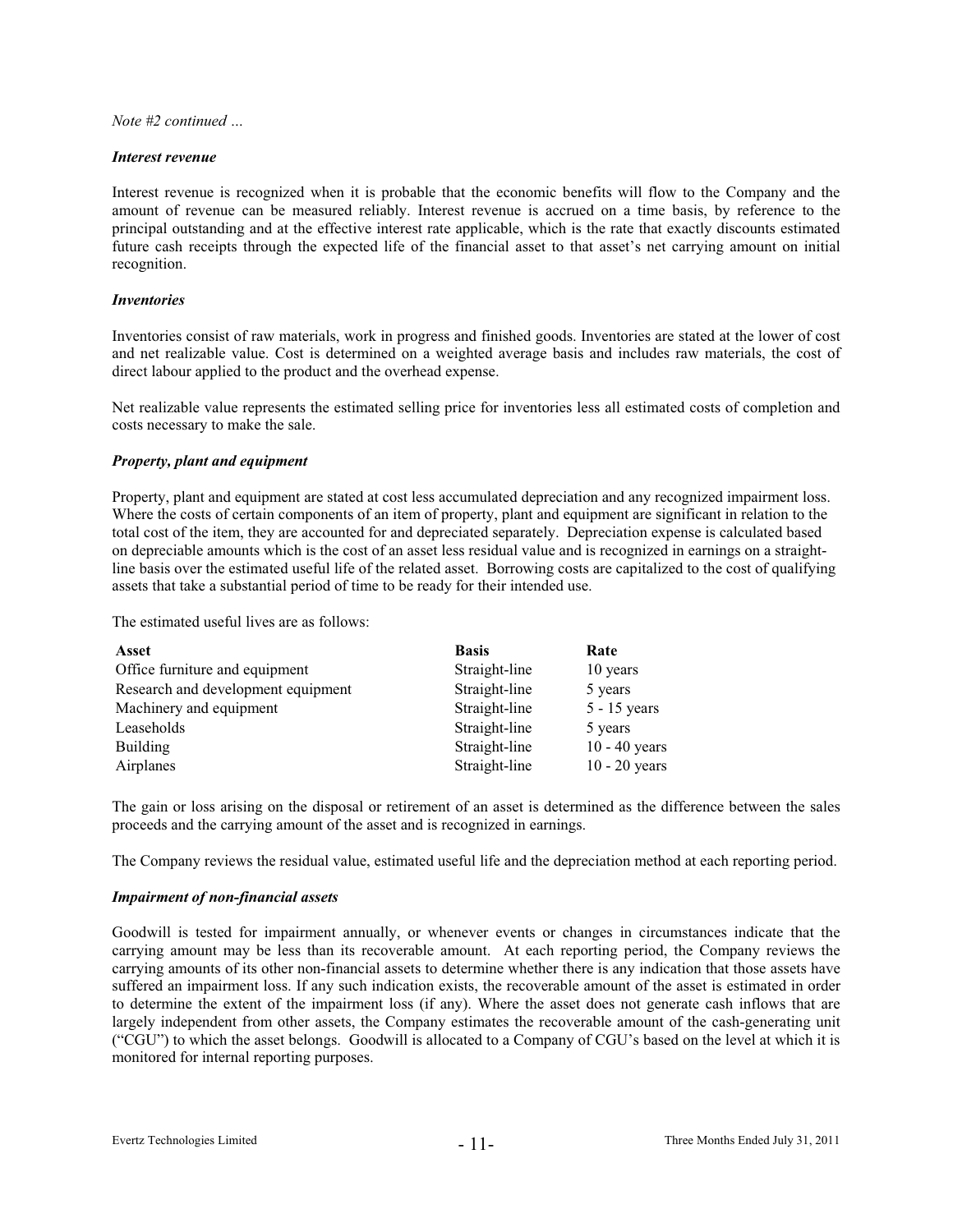Recoverable amount is the higher of fair value less costs to sell and value in use. In assessing value in use, the estimated future cash flows are discounted to their present value using a pre-tax discount rate that reflects current market assessments or the time value of money and the risks specific to the asset for which the estimates of future cash flows have not been adjusted.

If the recoverable amount of an asset or CGU is estimated to be less than its carrying amount, the carrying amount of the asset or CGU is reduced to its recoverable amount. An impairment loss relating to a CGU to which goodwill has been allocated, is allocated to the carrying amount of the goodwill first. An impairment loss is recognized immediately in earnings.

An impairment loss in respect of goodwill is not reversed. Where an impairment loss subsequently reverses for other non-financial assets, the carrying amount of the asset or CGU is increased to the revised estimate of its recoverable amount, but so that the increased carrying amount does not exceed the carrying amount that would have been determined had no impairment loss been recognized for the asset or CGU in prior years. A reversal of an impairment loss is recognized immediately in earnings.

#### *Intangible Assets*

#### *Intangible assets*

Intangibles represent intellectual property acquired through business acquisitions and are recorded at cost less any impairment loss and are amortized using the straight–line method over a four–year period. The estimated useful life and amortization method are reviewed at the end of each reporting period.

#### *Research and development*

All research and development expenditures are expensed as incurred unless a development project meets the criteria for capitalization. Development expenditures are capitalized only if development costs can be measured reliably, the product of process is technically and commercially feasible, future economic benefits are probable and the Company intends to and has sufficient resources to complete development and to use or sell the asset. No internally generated intangible assets have been recognized to date.

Research and development expenditures are reduced by investment tax credits and related government grants. Investment tax credits for scientific research and experimental development are recognized in the period the qualifying expenditures are incurred if there is reasonable assurance that they will be realized.

#### *Provisions*

Provisions are recognized when the Company has a present obligation (legal or constructive) as a result of a past event, it is probable that the Company will be required to settle that obligation and a reliable estimate can be made of the amount of the obligation.

The amount recognized as a provision is the best estimate of the consideration required to settle the present obligation at the reporting period, taking into account the risks and uncertainties surrounding the obligation. Where a provision is measured using the cash flows estimated to settle the present obligation, its carrying amount is the present value of those cash flows.

When some or all of the economic benefits required to settle a provision are expected to be recovered from a third party, a receivable is recognized as an asset if it is virtually certain that reimbursement will be received and the amount of the receivable can be measured reliably.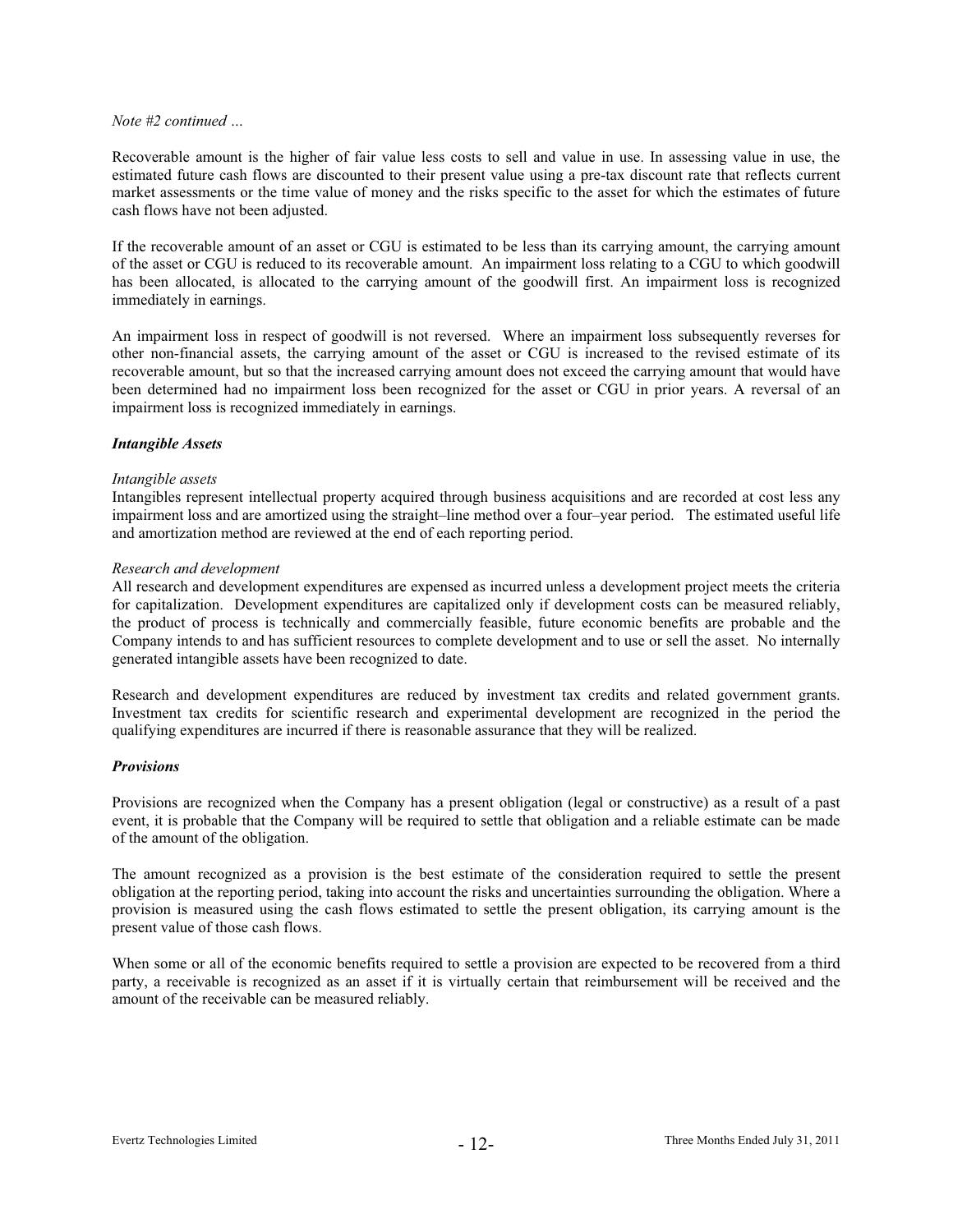#### *Leasing*

Leases are classified as finance leases whenever the terms of the lease transfer substantially all the risks and rewards of ownership to the lessee. All other leases are classified as operating leases.

Assets held under finance leases are recognised as assets of the Company at their fair value or, if lower, at the present value of the minimum lease payments, each determined at the inception of the lease. The corresponding liability to the lessor is included in the Statement of financial position as a finance lease obligation.

Rentals payable under operating leases are charged to earnings on a straight-line basis over the term of the relevant lease.

#### *Foreign Currency Translation*

The individual financial statements of each Company entity are presented in the currency of the primary economic environment in which the entity operates (its functional currency). For the purpose of the financial statements, the results and financial position of each group entity are expressed in Canadian dollars ('CDN'), which is the functional currency of the Company and the presentation currency for the financial statements.

In preparing the financial statements of the individual entities, transactions in currencies other than the entity's functional currency (foreign currencies) are recognized at the rates of exchange prevailing at the dates of the transactions. At the end of each reporting period, monetary items denominated in foreign currencies are retranslated at the rates prevailing at that date. Exchange differences are recognized in earnings in the period in which they arise. Non-monetary items that are measured in terms of historical cost in a foreign currency are not retranslated.

For the purpose of presenting consolidated financial statements, the assets and liabilities of the Company's foreign operations are expressed in Canadian dollars using exchange rates prevailing at the end of the reporting period. Income and expense items are translated at the average exchange rates for the period. Foreign currency gains and losses are recognized in other comprehensive income. The relevant amount in cumulative foreign currency translation adjustment is reclassified into earnings upon disposition or partial disposition of a foreign operation and attributed to non-controlling interests as appropriate.

#### *Income Taxes*

#### *Current tax*

The tax currently payable is based on taxable profit for the year. Taxable profit differs from net earnings as reported in the statement of earnings because it excludes items of income or expense that are taxable or deductible in other years and it further excludes items that are never taxable or deductible. The company's liability for current tax is calculated using tax rates that have been enacted or substantively enacted by the statement of financial position date.

# *Deferred tax*

Deferred tax is the tax expected to be payable or recoverable on unused tax losses and credits, as well as differences between the carrying amounts of assets and liabilities in the financial statements and the corresponding tax bases used in the computation of taxable profit. Deferred tax liabilities are generally recognized for all taxable temporary differences and deferred tax assets are recognized to the extent that it is probable that taxable profits will be available against which deductible temporary differences can be utilized. Such assets and liabilities are not recognized if the temporary difference arises from the initial recognition of goodwill or from the initial recognition (other than in a business combination) of other assets and liabilities in a transaction that affects neither the taxable profit nor the accounting profit.

The carrying amount of deferred tax assets is reviewed at each reporting period and reduced to the extent that it is no longer probable that sufficient taxable profits will be available to allow all or part of the asset to be recovered.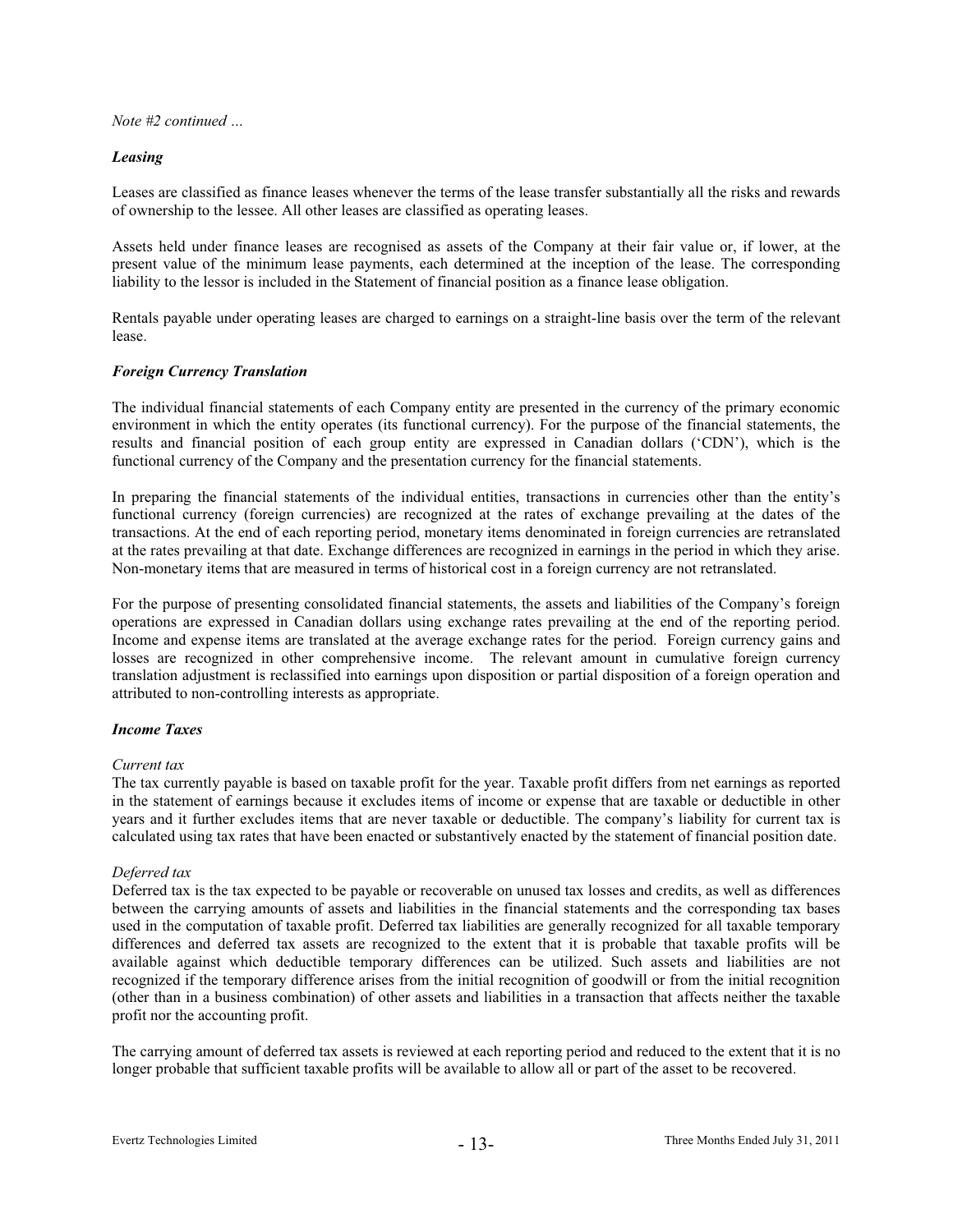Deferred tax is calculated at the tax rates that are expected to apply in the period when the liability is settled or the asset is realized. The measurement of deferred tax liabilities and assets reflects the tax consequences that would follow from the manner in which the Company expects, at the end of the reporting period, to recover or settle the carrying amount of its assets and liabilities. Deferred tax is charged or credited earnings, except when it relates to items charged or credited directly to other comprehensive income or equity, in which case the deferred tax is also dealt with in other comprehensive income or equity.

#### *Share Based Compensation*

Equity-settled share-based payments to employees and others providing similar services are measured at the fair value of the equity instruments at the grant date. Details regarding the determination of the fair value of equitysettled share-based transactions are set out in note 12.

The fair value determined at the grant date of the equity-settled share-based payments is expensed on a straight-line basis over the expected life of the option based on the Company's estimate of the number of equity instruments that will eventually vest. At each reporting period, the Company revises its estimate of the number of equity instruments expected to vest. The impact of the revision of the original estimates, if any, is recognized in earnings such that the cumulative expense reflects the revised estimate, with a corresponding adjustment to contributed surplus. Contributed surplus consists solely of the cumulative share based payments reserve.

#### *Earnings per Share*

The Company presents basic and diluted earnings per share (EPS) data for its common shares. Basic EPS is calculated by dividing the net earnings attributable to shareholders by the weighted average number of common shares outstanding during the period. Diluted EPS is determined by adjusting the net earnings attributable to shareholders and the weighted average number of common shares outstanding for the effects of all potentially dilutive common shares, which comprise of share options granted to employees with an exercise price below the average market price.

#### *Borrowing Costs*

Borrowing costs directly attributable to the acquisition, construction or production of qualifying assets, which are assets that necessarily take a substantial period of time to get ready for their intended use or sale, are added to the cost of those assets, until such time as the assets are substantially ready for their intended use or sale.

Investment income earned on the temporary investment of specific borrowings pending their expenditure on qualifying assets is deducted from the borrowing costs eligible for capitalisation.

All other borrowing costs are recognized in earnings in the period in which they are incurred.

#### *Investment Tax Credits*

The Company is entitled to investment tax credits, which are earned as a percentage of eligible research and development expenditures incurred in each taxation year. Investment tax credits relate entirely to the Company's research and development expenses in the consolidated statement of earnings but are presented separately in the consolidated statement of earnings for information purposes.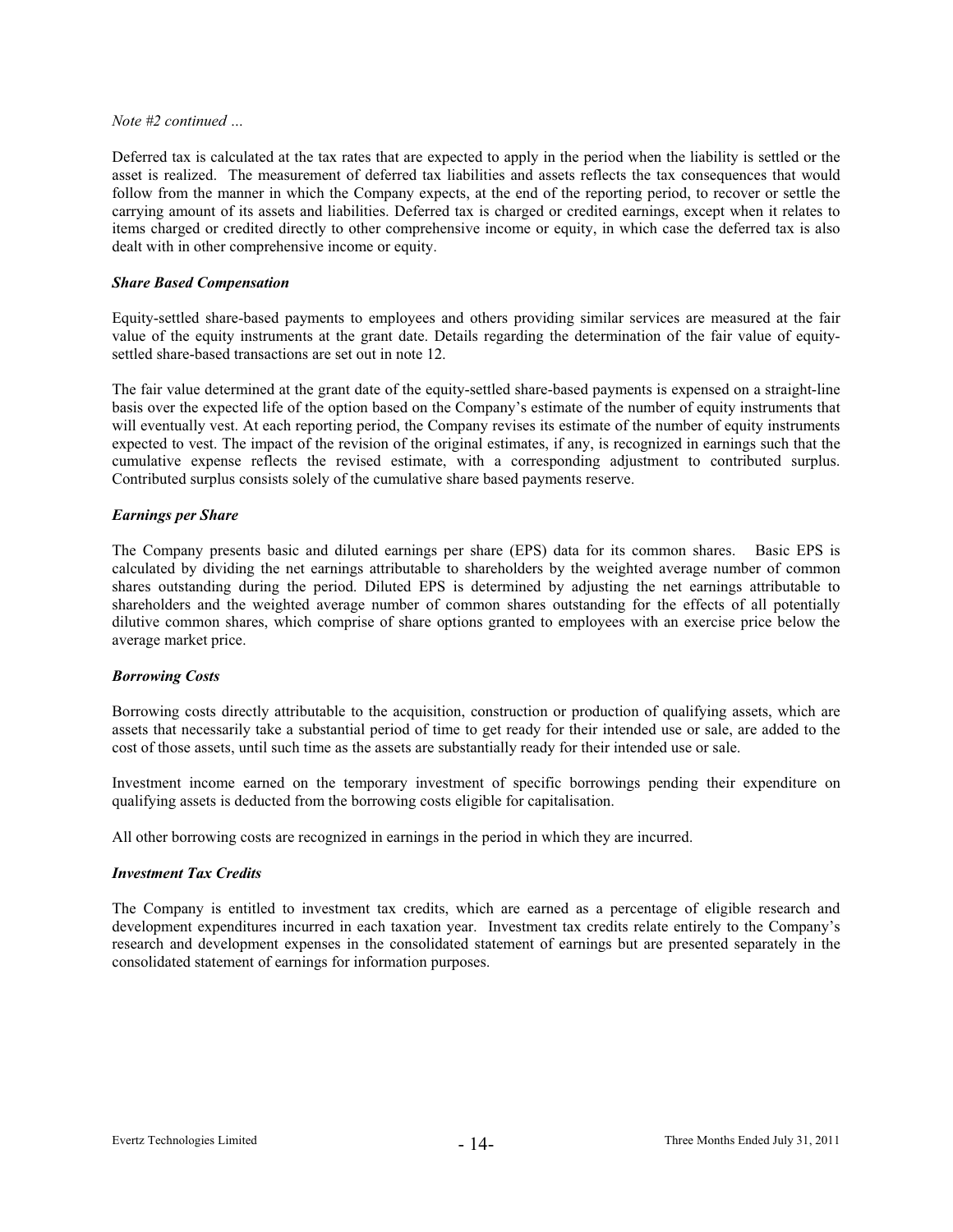#### *Financial Instruments*

The Company's financial assets and liabilities which are initially recorded at fair value and subsequently measured based on their assigned classifications as follows:

| <b>Asset/Liability</b><br>Category |                                   | <b>Measurement</b> |
|------------------------------------|-----------------------------------|--------------------|
|                                    |                                   |                    |
| Cash                               | Loans and receivable              | Amortized cost     |
| Instruments held for trading       | Fair value through profit or loss | Fair value         |
| Accounts receivable                | Loans and receivable              | Amortized cost     |
| Trade and other payables           | Other liabilities                 | Amortized cost     |
| Current portion of long term debt  | Other liabilities                 | Amortized cost     |
| Long term debt                     | Other liabilities                 | Amortized cost     |
| Contingent consideration           | Fair value through profit or loss | Fair value         |

#### *Financial Assets*

All financial assets are initially measured at fair value, plus transaction costs, except for those financial assets classified as at fair value through profit or loss, which are initially measured at fair value.

Financial assets are classified into the following specific categories: financial assets "at fair value through profit or loss" (FVTPL), "held-to-maturity" investments, "available-for-sale" (AFS) financial assets and "loans and receivables". The classification depends on the nature and purpose of the financial assets and is determined at the time of initial recognition.

Financial assets at FVTPL are stated at fair value, with any gains or losses arising on re-measurement recognized in earnings.

Transaction costs in respect of financial instruments are fair value through profit or loss are recognized in earnings immediately. Transaction costs in respect of other financial instruments are included in the initial measurement of the financial instrument.

#### *Impairment of financial assets*

Financial assets, other than those at FVTPL, are assessed for indicators of impairment at each reporting period. Financial assets are impaired where there is objective evidence that, as a result of one or more events that occurred after the initial recognition of the financial asset, the estimated future cash flows of the investment have been affected. For certain categories of financial assets, such as trade and other receivables, assets that are assessed not to be impaired individually are, in addition, assessed for impairment on a collective basis.

For financial assets carried at amortized cost, the amount of the impairment is the difference between the asset's carrying amount and the present value of estimated future cash flows, discounted at the financial asset's original effective interest rate.

The carrying amount of the financial asset is reduced by the impairment loss directly for all financial assets with the exception of trade receivables, where the carrying amount is reduced through the use of an allowance account. When a trade receivable is considered uncollectible, it is written off against the allowance account. Subsequent recoveries of amounts previously written off are credited against the allowance account. Changes in the carrying amount of the allowance account are recognized in earnings.

#### *Financial liabilities and equity instruments issued by the Company*

Financial liabilities at FVTPL are stated at fair value, with any gains or losses arising on re-measurement recognized in earnings. The net gain or loss recognized in earnings incorporates any interest paid on the financial liability and is included in the "other income and expenses" line item in the interim condensed consolidated statements of earnings.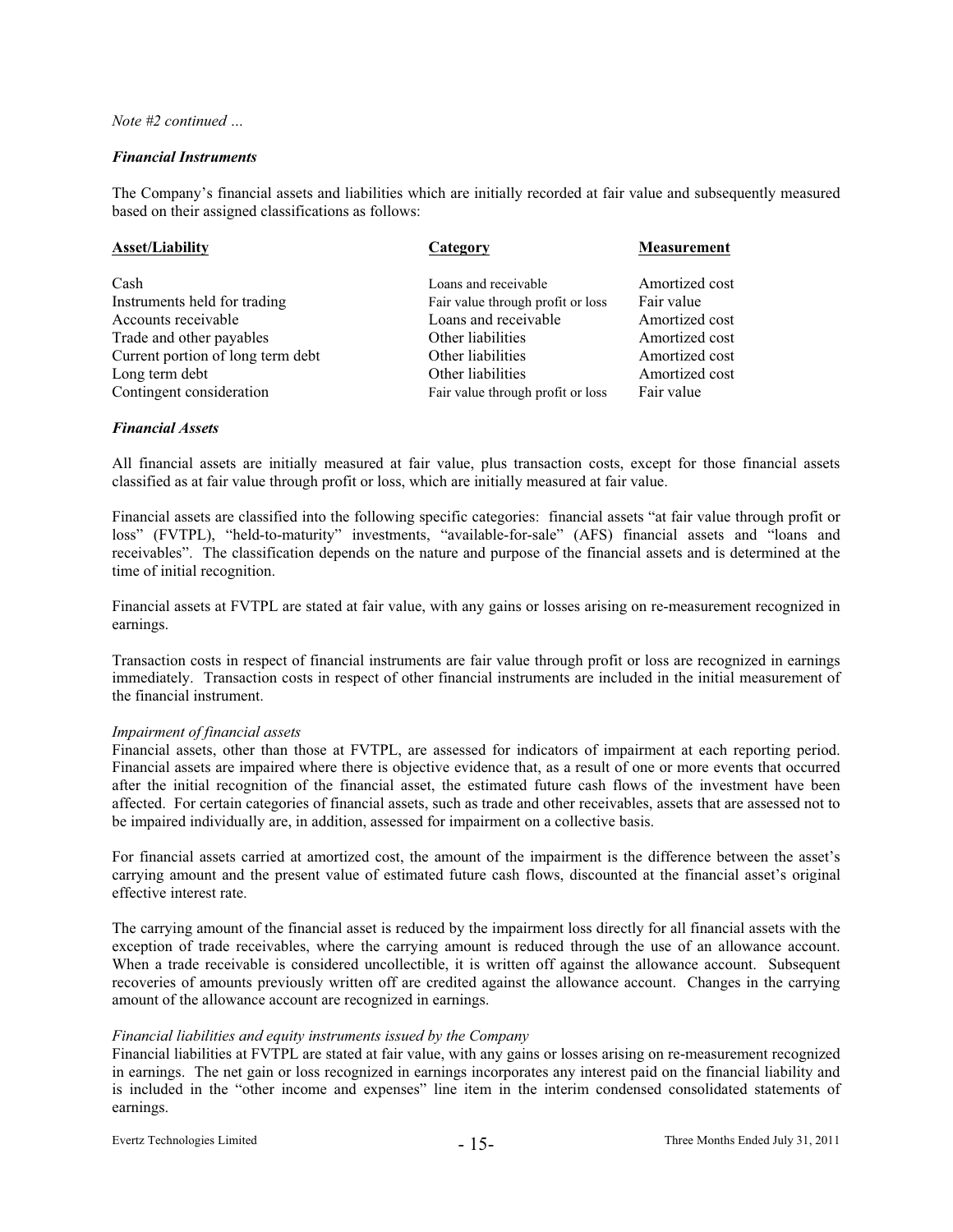An equity instrument is any contract that evidences a residual interest in the assets of an entity after deducting all of its liabilities. Equity instruments issued by the Company are recognized at the proceeds received, net of direct issue costs.

Other financial liabilities, including long term debt, are initially measured at fair value, net of transaction costs. Other financial liabilities are subsequently measured at amortized cost using the effective interest method, with interest expense recognized on an effective yield basis.

#### *Use of Estimates and Judgments*

The preparation of financial statements in conformity with IFRS requires management to make judgments, estimates and assumptions that affect the reported amounts of assets and liabilities and disclosure of contingent assets and liabilities at the date of the financial statements and the reported amounts of revenues and expenses during the year. Consequently, actual results could differ from those estimates. Those estimates and underlying assumptions are reviewed on an ongoing basis. Revisions to accounting estimates are recognized in the period in which the estimate is revised and in any future periods affected. Significant estimates include the determination of the allowance for doubtful accounts for trade receivables, provision for inventory obsolescence, the useful life of property, plant and equipment for depreciation, amortization and evaluation of net recoverable amount of property, plant and equipment, determination of fair value for share-based compensation, evaluating deferred income tax assets and liabilities, the determination of fair value of financial instruments and the likelihood of recoverability determination of implied fair value of goodwill and implied fair value of assets and liabilities for purchase price allocation purposes and goodwill impairment test purposes.

Significant items requiring the use of judgment in application of accounting policies and assumptions include the determination of the Canadian dollar as the functional currency, classification of financial instruments, classification of leases, degree of componentization applied when calculating amortization of property, plant and equipment, and identification of cash generating units for impairment testing purposes.

#### *Operating Segments*

An operating segment is a component of the Company that engages in business activities from which it may earn revenues and incur expenses, including revenues and expenses that relate to transactions with any of the Company's other components. The Company reviewed its operations and determined that it operates a single reportable segment, the television broadcast equipment market. The single reportable operating segment derives its revenue from the sale of hardware and software solutions including related services, training and commissioning.

# **New and Revised IFRSs Issued but Not Yet Effective**

Following is a listing of amendments, revisions and new International Financial Reporting Standards (IFRSs) issued but not effective until annual periods beginning after May 1, 2012. Unless otherwise indicated, earlier application is permitted.

#### *Financial Instruments*

IFRS 9 Financial instruments ("IFRS 9") was issued by the IASB on November 12, 2009 and will replace IAS 39 Financial Instruments: Recognition and Measurement ("IAS 39"). IFRS 9 uses a single approach to determine whether a financial asset is measured at amortized cost or fair value, replacing the multiple rules in IAS 39. The approach in IFRS 9 is based on how an entity manages its financial instruments in the context of its business model and the contractual cash flow characteristics of the financial assets. The new standard also requires a single impairment method to be used, replacing the multiple impairment methods in IAS 39. IFRS 9 is effective for annual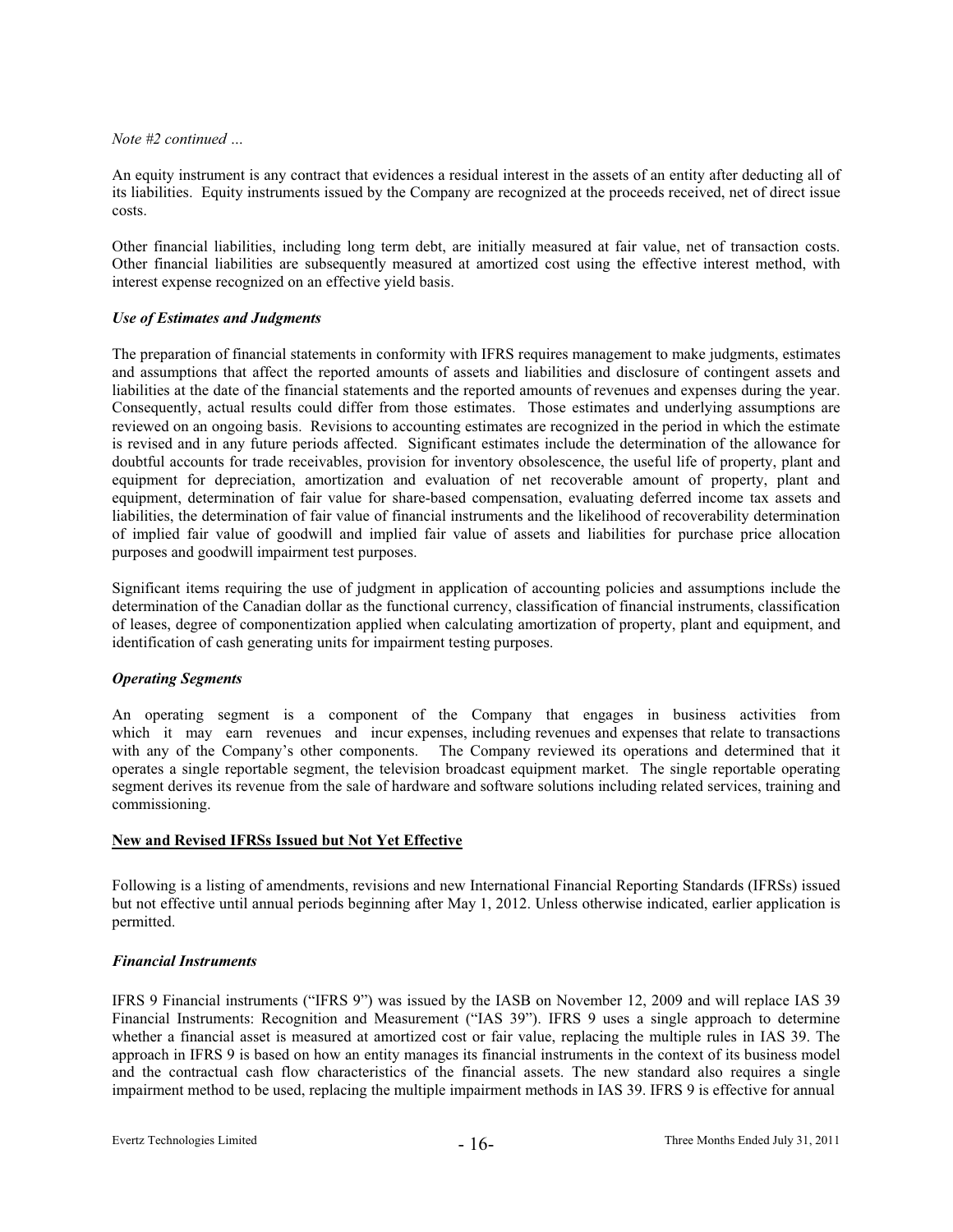periods beginning on or after January 1, 2013. The Company has not yet determined the impact of IFRS 9 on its financial statements.

#### *Consolidated Financial Statements*

IFRS 10, *Consolidated Financial Statements* ("IFRS 10") establishes principles for the presentation and preparation of consolidated financial statements when an entity controls one or more other entities. IFRS 10 replaces the consolidation requirements in SIC-12, *Consolidation – Special Purpose Entities* and IAS 27, *Consolidated and Separate Financial Statements.* The Company has not yet determined the impact of IFRS 10 on its financial statements.

#### *Joint Arrangements*

IFRS 11, *Joint Arrangements* ("IFRS 11") provides a more realistic reflection of joint arrangements by focusing on the rights and obligations of the arrangement, rather than its legal form as is currently the case. IFRS 11 replaces SIC-13, *Jointly Controlled Entities – Non-Monetary Contribution by Venturers* and IAS 31, *Interests in Joint Ventures.* The Company has not yet determined the impact of IFRS 11 on its financial statements.

#### *Disclosure of Interests in Other Entities*

IFRS 12, *Disclosure of Interests in Other Entities* ("IFRS 12") is a new and comprehensive standard on disclosure requirements for all forms of interests in other entities, including subsidiaries, joint arrangements, associates and unconsolidated structured entities. The Company has not yet determined the impact of IFRS 12 on its financial statements.

#### *Fair Value Measurements*

IFRS 13, *Fair Value Measurements* ("IFRS 13") provides new guidance on fair value measurement and disclosure requirements. The Company has not yet determined the impact of IFRS 13 on its financial statements.

# *Income Taxes*

The amendments to IAS 12, *Income Taxes* ("IAS 12") relate to the measurement of deferred taxes for investment property carried at fair value. The Company has not yet determined the impact of the changes to IAS 12 on its financial statements.

#### *Presentation of Financial Statements*

Amendments to IAS 1, *Presentation of Financial Statements* ("IAS 1"), which are effective for annual periods beginning on or after July 1, 2012, are to be applied retroactively. The amendments require that an entity present separately the items of other comprehensive income that may be reclassified to profit or loss in the future from those that would never be reclassified to profit or loss. The Company has not yet determined the impact of the changes to IAS 1 on its financial statements.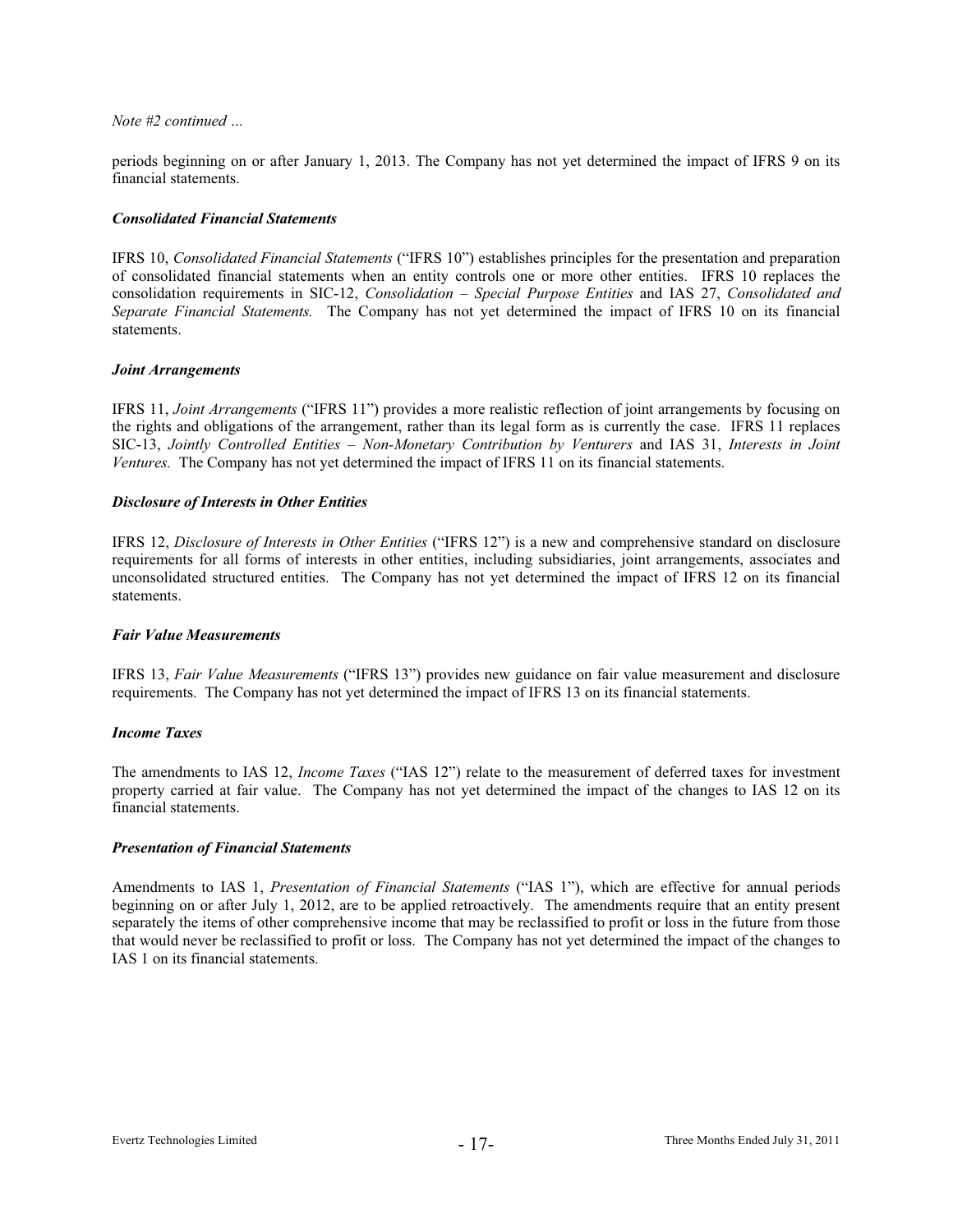# **3. BUSINESS ACQUISITIONS**

On December 3, 2010 the Company completed the purchase of 100% of the share capital of an international technology-based company for cash consideration of \$2,917, net of \$1,483 in cash acquired. The acquisition price includes \$1,600 in contingent consideration that the Company has determined beyond a reasonable doubt will be incurred. The acquisition was accounted for under the acquisition method and its operating results have been included in these financial statements since the date of acquisition. During fiscal 2011 the Company recognized \$172 of transaction costs in earnings relating to the acquisition.

The allocation of the purchase price is based on management's estimate of the fair value of assets acquired and liabilities assumed. The allocation of the purchase price was as follows:

| Trade and other receivables         | S | 2,203   |
|-------------------------------------|---|---------|
| Inventory                           |   | 245     |
| Income tax receivable               |   | 15      |
| Trade and other payables            |   | (1,109) |
| Deferred revenue                    |   | (2,526) |
| Property, plant and equipment       |   | 131     |
| Intangibles - intellectual property |   | 1,440   |
| Deferred tax liability              |   | (397)   |
| Goodwill (not tax deductible)       |   | 2,915   |
|                                     |   | 2,917   |

The fair value of trade and other receivables was determined by netting \$2,579 in gross receivables with \$376 in receivables deemed uncollectable.

### **4. PROPERTY, PLANT AND EQUIPMENT**

|                                    |   | July 31, 2011 |                                                   |        |    |        | April 30, 2011 |                             |    |                    |    |        |
|------------------------------------|---|---------------|---------------------------------------------------|--------|----|--------|----------------|-----------------------------|----|--------------------|----|--------|
|                                    |   | Cost          | Carrying<br>Accumulated<br>Amortization<br>Amount |        |    | Cost   |                | Accumulated<br>Amortization |    | Carrying<br>Amount |    |        |
| Office furniture and equipment     | S | 1.688         | \$                                                | 1,230  | \$ | 458    | S              | .354                        | S  | 974                | \$ | 380    |
| Research and development equipment |   | 8.211         |                                                   | 5,409  |    | 2,802  |                | 8.042                       |    | 5,184              |    | 2,858  |
| Airplanes                          |   | 11,083        |                                                   | 4,134  |    | 6,949  |                | 10,995                      |    | 3,975              |    | 7,020  |
| Machinery and equipment            |   | 38,363        |                                                   | 22,388 |    | 15,975 |                | 38,157                      |    | 21,400             |    | 16,757 |
| Leaseholds                         |   | 3,556         |                                                   | 1,807  |    | 1.749  |                | 3,607                       |    | 1,657              |    | 1,950  |
| Land                               |   | 1.499         |                                                   | -      |    | 1,499  |                | 1,557                       |    | -                  |    | 1,557  |
| <b>Buildings</b>                   |   | 8.023         |                                                   | 1.227  |    | 6,796  |                | 8.307                       |    | 1,202              |    | 7,105  |
|                                    |   | 72,423        | S                                                 | 36,195 | \$ | 36,228 |                | 72.019                      | \$ | 34,392             |    | 37,627 |

|                                    |        |    | May 1, 2010  |    |          |
|------------------------------------|--------|----|--------------|----|----------|
|                                    |        |    | Accumulated  |    | Carrying |
|                                    | Cost   |    | Amortization |    | Amount   |
| Office furniture and equipment     | 1,300  | \$ | 884          | \$ | 416      |
| Research and development equipment | 7,100  |    | 4,272        |    | 2,828    |
| Airplanes                          | 11,119 |    | 3,430        |    | 7,689    |
| Machinery and equipment            | 36,553 |    | 16,675       |    | 19,878   |
| Leaseholds                         | 3.456  |    | 1,292        |    | 2,164    |
| Land                               | 1,491  |    | -            |    | 1,491    |
| <b>Buildings</b>                   | 7.795  |    | 933          |    | 6,862    |
|                                    | 68.814 | S  | 27.486       |    | 41,328   |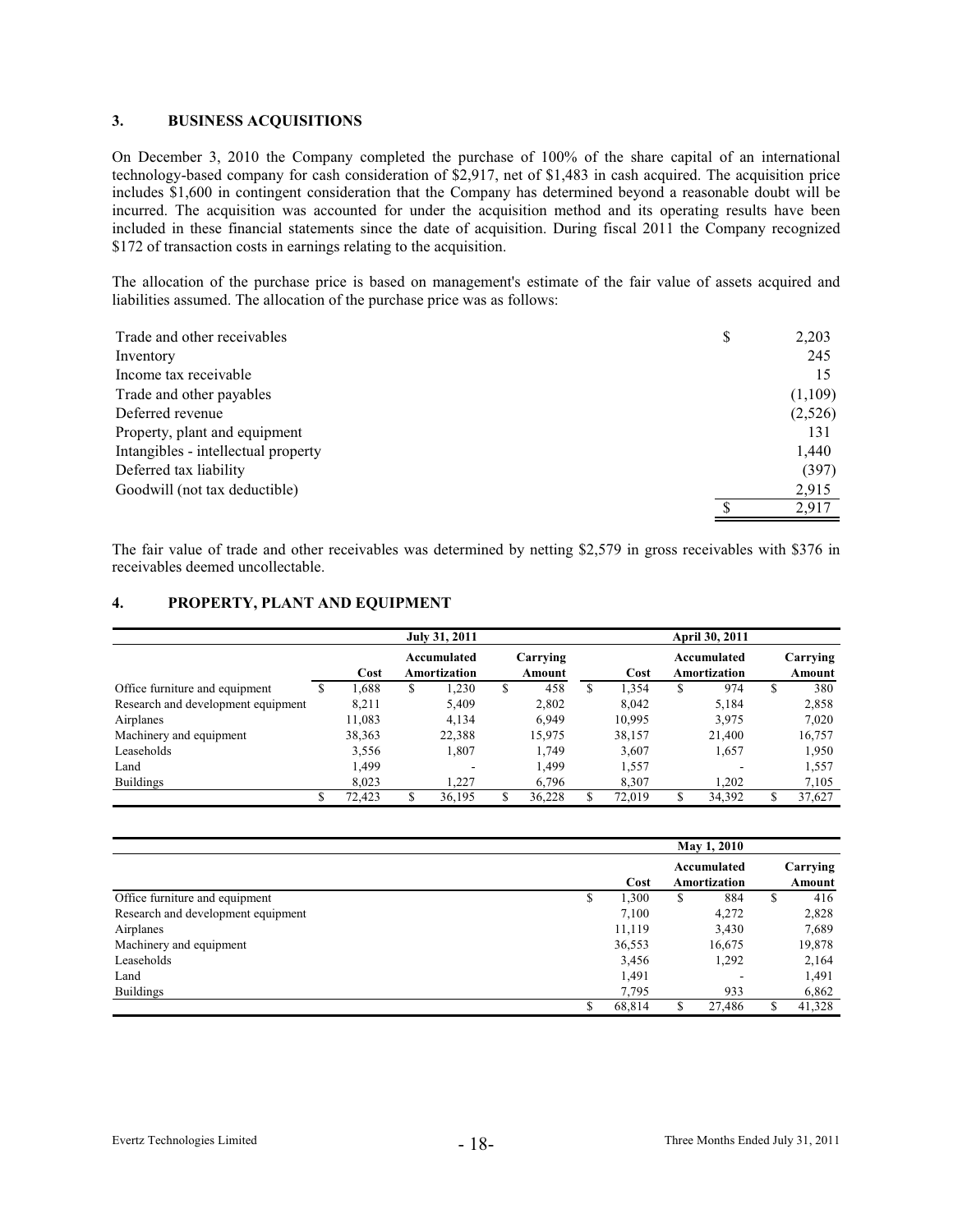# **5. INTANGIBLE ASSETS**

|                                 | Intellectual  |
|---------------------------------|---------------|
|                                 | property      |
| Cost                            |               |
| Balance as at May 1, 2010       | \$<br>6,423   |
| Business acquisitions (note 3)  | 1,440         |
| Foreign exchange differences    | (15)          |
| Balance as at April 30, 2011    | \$<br>7,848   |
| Foreign exchange differences    | (12)          |
| Balance as at July 31, 2011     | \$<br>7,836   |
| <b>Accumulated Depreciation</b> |               |
| Balance as at May 1, 2010       | \$<br>(4,600) |
| Amortization for the year       | (1,023)       |
| Foreign exchange differences    | (1)           |
| Balance as at April 30, 2011    | \$<br>(5,624) |
| Amortization for the year       | (307)         |
| Foreign exchange differences    |               |
| Balance as at July 31, 2011     | \$<br>(5,930) |
| <b>Carrying amounts</b>         |               |
| At May 1, 2010                  | \$<br>1,823   |
| At April 30, 2011               | \$<br>2,224   |
| At July 31, 2011                | \$<br>1,906   |

### **6. GOODWILL**

The changes in carrying amounts of goodwill are as follows:

| Cost                           |        |
|--------------------------------|--------|
| Balance as at May 1, 2010      | 14,584 |
| Business acquisitions (note 3) | 2,915  |
| Foreign exchange differences   | (32)   |
| Balance as at April 30, 2011   | 17,467 |
| Foreign exchange differences   | (27)   |
| Balance as at July 31, 2011    | 17.440 |

The Company performs an impairment test annually or whenever there is an indication of impairment. The Company completed impairment testing on May 1, 2010 and at the end of fiscal 2011. The key assumptions used in performing the impairment test at May 1, 2010 and April 30, 2011 are as follows:

| Method of determining recoverable amount: | Value in use |
|-------------------------------------------|--------------|
| Discount Rate:                            | $8\%$        |
| Perpetual growth rate:                    | 5\% to 10\%  |

#### *Recoverable amount*

Management past experience and future expectations of the business performance is used to make a best estimate of the expected revenue, EBITDA and operating cash flows for a five year period. Subsequent to the fifth year period the present value of the fifth year cash flows is calculated in perpetuity.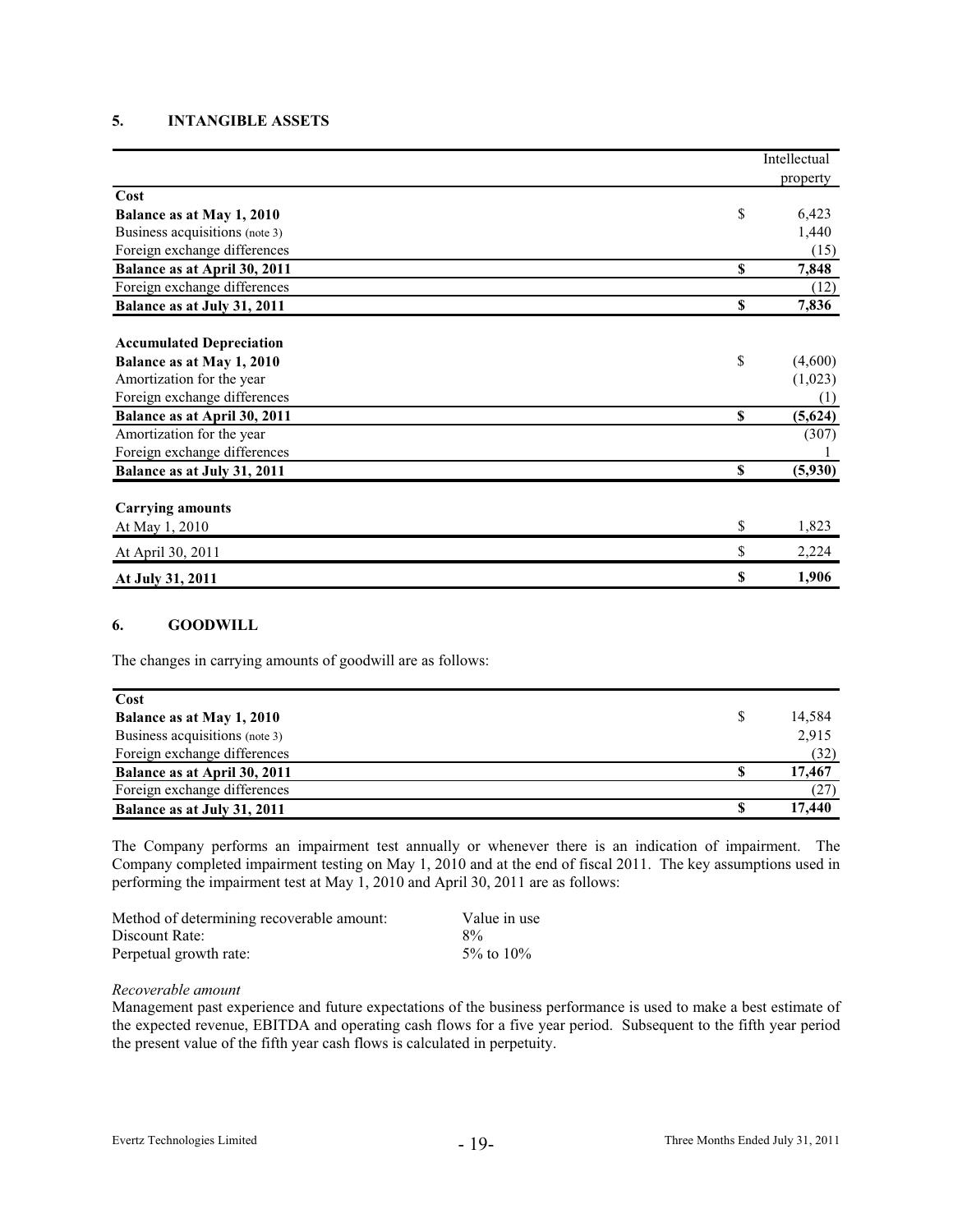#### *Discount rate*

The discount rate applied is a pretax rate that reflects the time value of money and risk associated with the business.

#### *Perpetual growth rate*

The perpetual growth rate is management's current assessment of the long-term grown prospect of the Company in the jurisdictions in which it operates.

#### *Sensitivity analysis*

Management performs sensitivity analysis on the key assumptions. Sensitivity analysis indicates reasonable changes to key assumptions will not result in an impairment loss.

# **7. PROVISIONS**

|                              | Warranty $&$ | Lease/Retirement |       |
|------------------------------|--------------|------------------|-------|
|                              | Returns      | Obligations      | Total |
| Balance as at May 1, 2010    | 750          | 389              | 1,139 |
| <b>Additions</b>             | 16           | 70               | 86    |
| Foreign exchange differences | -            | 10               | 10    |
| Balance as at April 30, 2011 | 766          | 469              | 1,235 |
| Foreign exchange differences |              |                  |       |
| Balance as at July 31, 2011  | 765          |                  | 1,233 |

# **8. CAPITAL STOCK**

Authorized capital stock consists of: Unlimited number of preferred shares Unlimited number of common shares

|                                      | Number of     |    | Amount  |
|--------------------------------------|---------------|----|---------|
|                                      | Common Shares |    |         |
| Balance as at May 1, 2010            | 73,607,506    | -S | 51,035  |
| Issued on exercise of stock options  | 863,100       |    | 5,630   |
| Transferred from contributed surplus |               |    | 2,217   |
| Balance as at April 30, 2011         | 74,470,606    | S  | 58,882  |
| Issued on exercise of stock options  | 589,280       |    | 5,252   |
| Cancelled pursuant to NCIB           | (1,546,400)   |    | (1,223) |
| Transferred from contributed surplus |               |    | 1,434   |
| Balance as at July 31, 2011          | 73,513,486    |    | 64,345  |

# *Normal Course Issuer Bid*

In June 2011, the Company filed a Normal Course Issuer Bid (NCIB) with the TSX to repurchase, at the Company's discretion, until June 28, 2012 up to 3,751,717 outstanding common shares on the open market or as otherwise permitted, subject to normal terms and limitations of such bids. During the first quarter of fiscal 2012, the Company purchased and cancelled 1,546,400 common shares at a weighted average price of \$12.72 per share under the NCIB.

#### *Dividends Per Share*

During the quarter \$0.12 in dividends per share were declared.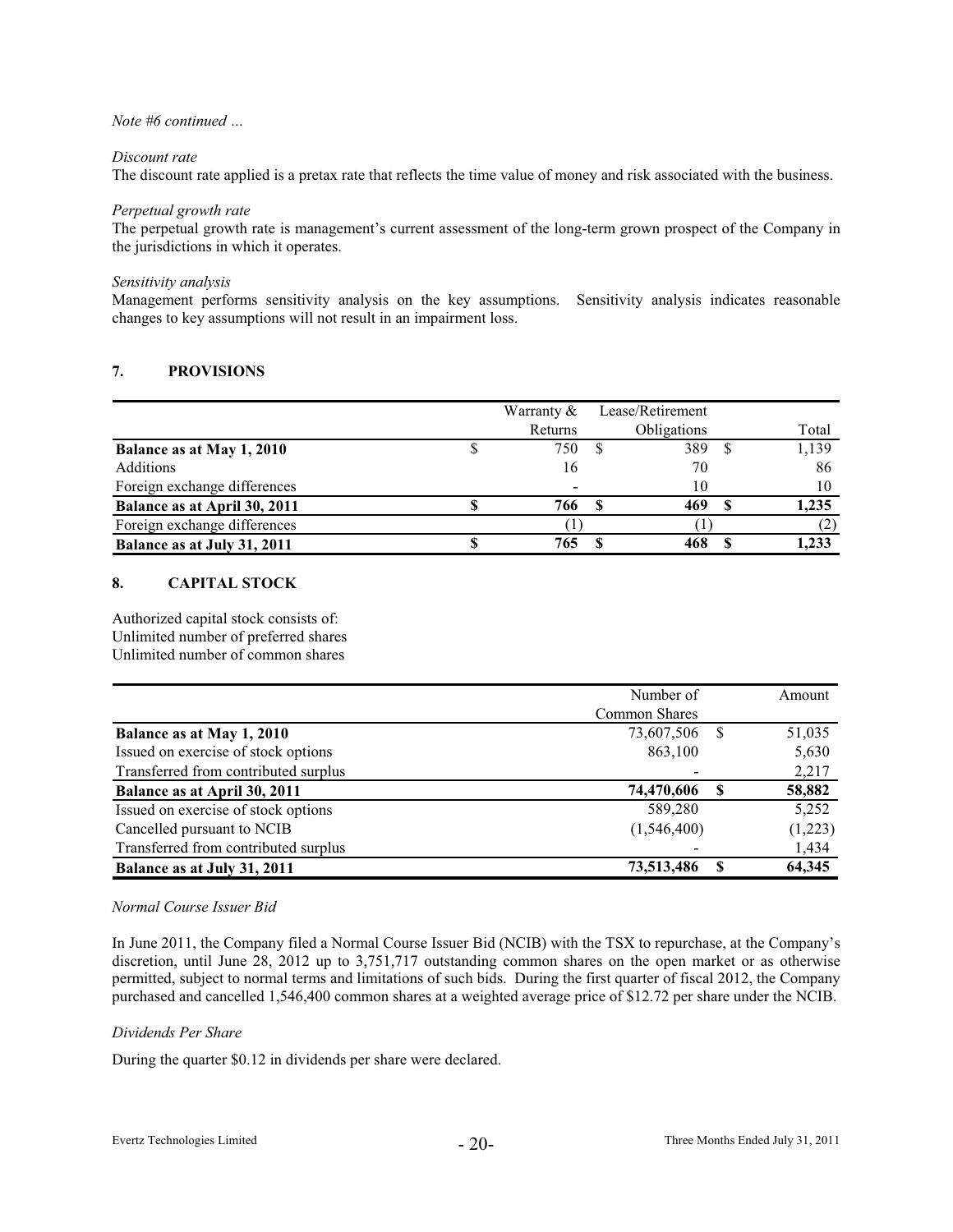# **9. SELLING, ADMINISTRATIVE AND GENERAL EXPENSES**

|                                               | Three month period ended | Three month period ended |
|-----------------------------------------------|--------------------------|--------------------------|
|                                               | <b>July 31, 2011</b>     | <b>July 31, 2010</b>     |
| Selling and administrative                    | 10,382                   | 8,194                    |
| Share-based compensation (note 12)            | 633                      | 871                      |
| Depreciation of property, plant and equipment |                          |                          |
| (non-production)                              | 369                      | 342                      |
| Amortization of intangibles                   | 307                      | 219                      |
|                                               | 1.691                    | 9,626                    |

# **10. FINANCE INCOME AND EXPENSES**

Finance income predominately consists of interest income on cash and instruments held for trading. Finance costs are predominately comprised of interest expenses incurred on long-term debt.

### **11. STATEMENT OF CASH FLOWS**

#### **Changes in non**–**cash working capital items**

|                                       | <b>July 31,</b> |  |             |  |  |
|---------------------------------------|-----------------|--|-------------|--|--|
|                                       | 2011            |  | <b>2010</b> |  |  |
| Trade and other receivables           | (12, 489)       |  | 262         |  |  |
| Inventories                           | 889             |  | (10,229)    |  |  |
| Income taxes receivable               | (578)           |  | 1,979       |  |  |
| Trade payable and accrued liabilities | 3,579           |  | (1,704)     |  |  |
| Deferred revenue                      | 1,998           |  | (140)       |  |  |
| Provisions                            | (2)             |  |             |  |  |
|                                       | (6,603)         |  | (9, 815)    |  |  |

# **12. SHARE BASED PAYMENTS**

The Company established, in June 2006, a stock option plan to attract, retain, motivate and compensate employees, officers and eligible directors who are integral to the growth and success of the Company. A number of shares equal to 10% of the Company's outstanding common shares are to be reserved for issuance under the stock option plan.

The Board of Directors administers the stock option plan and will determine the terms of any options granted. The exercise price of an option is to be set by the Board of Directors at the time of grant but shall not be lower than the market price as defined in the option plan at the time of grant. The term of the option cannot exceed 10 years. Stock options currently granted normally fully vest and expire by the end of the fifth year. The terms for all options prior to June 2006 were set by the Board of Directors at the grant date.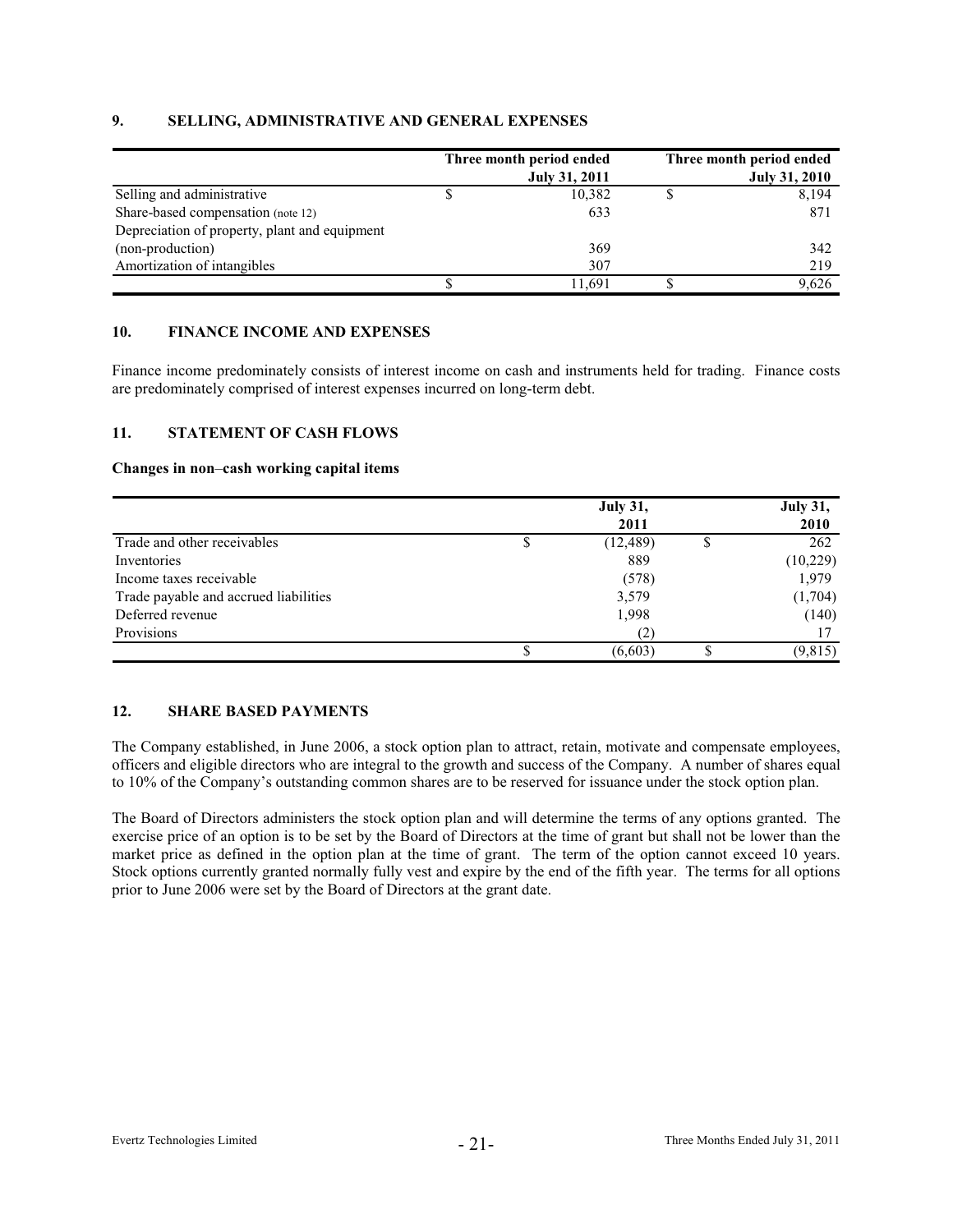The changes in the number of outstanding share options are as follows:

|                              | Number of  |   | Weighted              |
|------------------------------|------------|---|-----------------------|
|                              | Options    |   | Average               |
|                              |            |   | <b>Exercise Price</b> |
| Balance as at May 1, 2010    | 4,095,500  | S | 10.82                 |
| Granted                      | 1,055,000  |   | 15.77                 |
| Exercised                    | (863,100)  |   | 6.52                  |
| Cancelled                    | (180, 800) |   | 11.87                 |
| Balance as at April 30, 2011 | 4,106,600  | S | 12.95                 |
| Granted                      | 35,000     |   | 16.12                 |
| Exercised                    | (589, 280) |   | 8.91                  |
| Cancelled                    | (27, 400)  |   | 11.00                 |
| Expired                      | (2,270)    |   | 8.70                  |
| Balance as at July 31, 2011  | 3,522,650  | S | 13.68                 |

Stock options outstanding as at July 31, 2011 are:

| <b>Exercise Price</b> |   | <b>Weighted Average</b> | Number of      | <b>Weighted Average</b> | Number of      |    | <b>Weighted Average</b>    |
|-----------------------|---|-------------------------|----------------|-------------------------|----------------|----|----------------------------|
|                       |   | <b>Exercise Price</b>   | Outstanding    | Remaining               | <b>Options</b> |    | <b>Exercise Price of</b>   |
|                       |   |                         | <b>Options</b> | <b>Contractual Life</b> | Exercisable    |    | <b>Exercisable Options</b> |
| $$9.93 - $11.00$      |   | 10.95                   | 1,507,650      |                         | 856,450        | S  | 11.00                      |
| $$11.17 - $16.12$     | S | 14.15                   | 1,275,000      | 3.7                     | 8.000          | \$ | 13.74                      |
| $$17.88 - $19.34$     |   | 18.26                   | 730,000        | 1.5                     | 250,000        | \$ | 17.97                      |
| \$29.58               |   | 29.58                   | 10,000         | 1.5                     | 6.000          | \$ | 29.58                      |
| Totals                |   | 13.68                   | 3.522.650      | 2.6                     | 1.120.450      | \$ | 12.67                      |

#### **Compensation expense**

The share–based compensation expense that has been charged against earnings over the three month period is \$633 (2010 - \$871). Compensation expense was calculated using the Black–Scholes option pricing model with the following weighted average assumptions:

|                                                   | <b>July 31,</b><br>2011 | <b>July 31,</b><br>2010 |
|---------------------------------------------------|-------------------------|-------------------------|
| Risk-free interest rate                           | 2.19%                   | 2.70%                   |
| Dividend yield                                    | 2.98%                   | 2.50%                   |
| Expected life                                     | 5 years                 | 5 years                 |
| Expected volatility                               | 40%                     | 35%                     |
| Weighted average grant-date fair value:           |                         |                         |
| Where the exercise price equaled the market price | \$4.63                  | \$3.48                  |

Expected volatility is based on a combination of historical share price volatility over the past 5 years of both the company and industry index averages. Share-based compensation was calculated using a weighted average forfeiture rate of 18%.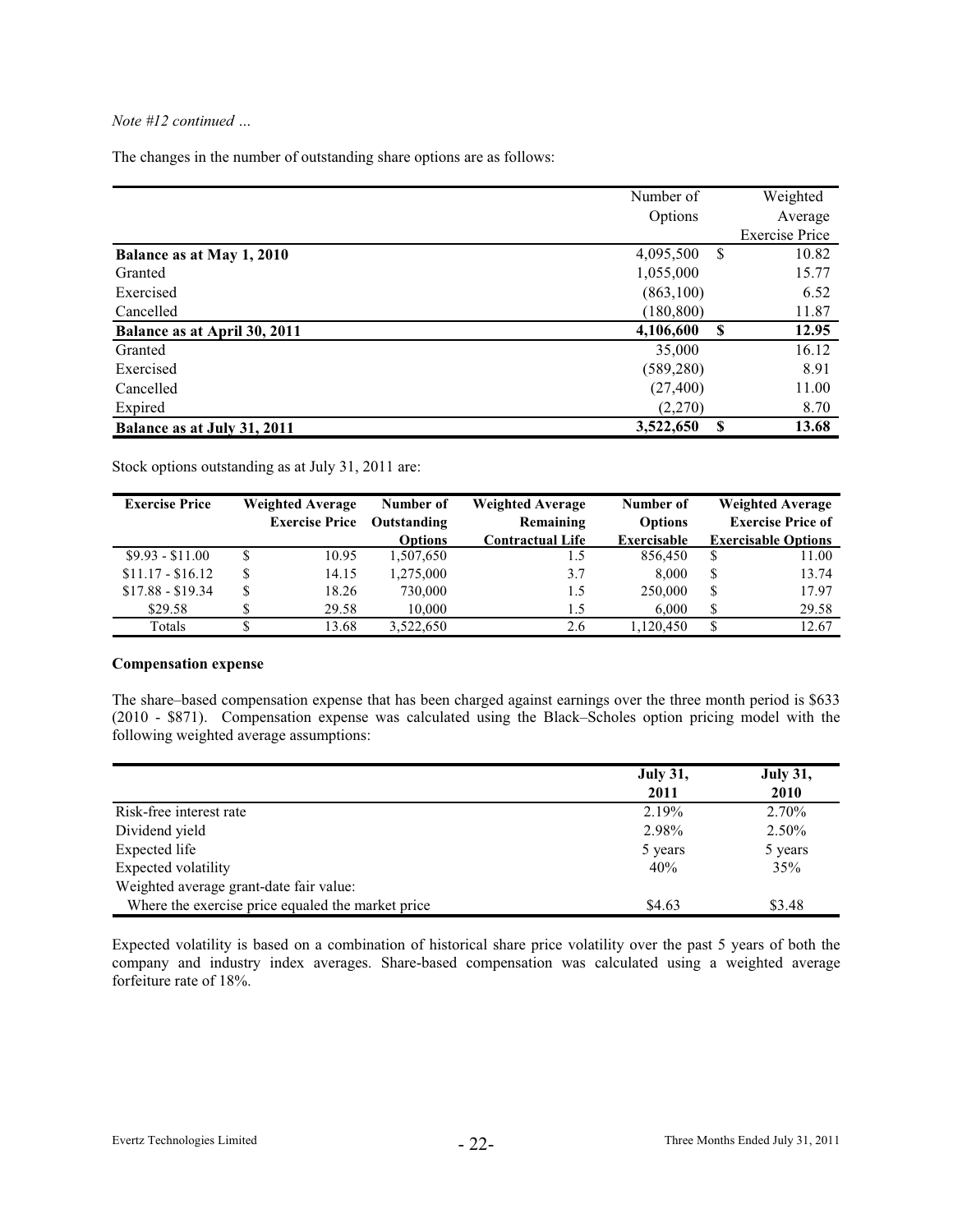# **13. SEGMENTED INFORMATION**

The Company reviewed its operations and determined that it operates a single reportable segment, the television broadcast equipment market. The single reportable operating segment derives its revenues from the sale of hardware and software solutions including related services, training and commissioning.

|                      | Three month period ended |  |                      |  |
|----------------------|--------------------------|--|----------------------|--|
| Revenue              | <b>July 31, 2011</b>     |  | <b>July 31, 2010</b> |  |
| <b>United States</b> | 36,193                   |  | 36,885               |  |
| International        | 29.797                   |  | 31,170               |  |
| Canada               | 9.138                    |  | 5,761                |  |
|                      | 75.128                   |  | 73,816               |  |

|                      |                      |           | <b>July 31, 2011</b> |                          | April 30, 2011 |                |  |                                        |                      |                          |          |                          |                                        |  |
|----------------------|----------------------|-----------|----------------------|--------------------------|----------------|----------------|--|----------------------------------------|----------------------|--------------------------|----------|--------------------------|----------------------------------------|--|
|                      | Property,<br>Plant & |           |                      |                          |                | Goodwill       |  | <b>Intellectual</b><br><b>Property</b> | Property,<br>Plant & |                          | Goodwill |                          | <b>Intellectual</b><br><b>Property</b> |  |
|                      |                      | Equipment |                      |                          |                |                |  | Equipment                              |                      |                          |          |                          |                                        |  |
| <b>United States</b> | S                    | 7.075     | S                    | $\blacksquare$           | S              | $\blacksquare$ |  | 7.207                                  | S                    | $\overline{\phantom{a}}$ | S        |                          |                                        |  |
| International        |                      | 9.456     |                      | 17.440                   |                | 1.906          |  | 9.844                                  |                      | 17.467                   |          | 2,224                    |                                        |  |
| Canada               |                      | 19,697    |                      | $\overline{\phantom{a}}$ |                |                |  | 20,576                                 |                      | $\overline{\phantom{a}}$ |          | $\overline{\phantom{a}}$ |                                        |  |
|                      |                      | 36,228    | S.                   | 17.440                   | \$             | 1.906          |  | 37.627                                 |                      | 17.467                   | \$       | 2,224                    |                                        |  |

|                      | May 1, 2010                       |        |  |          |                                        |       |  |
|----------------------|-----------------------------------|--------|--|----------|----------------------------------------|-------|--|
|                      | Property,<br>Plant &<br>Equipment |        |  | Goodwill | <b>Intellectual</b><br><b>Property</b> |       |  |
| <b>United States</b> |                                   | 7,822  |  |          |                                        |       |  |
| International        |                                   | 9.254  |  | 14.584   |                                        | 1,823 |  |
| Canada               |                                   | 24,252 |  |          |                                        |       |  |
|                      |                                   | 41.328 |  | 14.584   |                                        | 1.823 |  |

# **14. RELATED PARTY TRANSACTIONS**

Balances and transactions between the Company and its subsidiaries, which are related parties of the Company, have been eliminated on consolidation and are not disclosed in this note. Details of transactions between the Company and other related parties are disclosed below.

# *Related Party Transactions*

Two shareholders each indirectly hold a 10% interest in the Company's leased premises in Ontario. This lease expires in 2019 with a total of \$6,399 committed over the remaining term. During the period, rent paid for the leased principal premises amounted to \$199 (2010 – \$199) with no outstanding amounts due as at July 31, 2011.

The Company also leases property where two shareholders indirectly own 100% interest. This lease expires in 2011 with a total of \$20 committed over the remaining term. During the period, rent paid was \$60 (2010 – \$60) with no outstanding amounts due as at July 31, 2011.

On December 1, 2008 the Company entered into an agreement with two shareholders who each indirectly hold a 20% interest in the Company's leased premises in Ontario. This lease expires in 2018 with a total of \$5,745 committed over the remaining term. During the period, rent paid for the leased principal premises amounted to \$180 (2010 - \$171) with no outstanding amounts due as at July 31, 2011.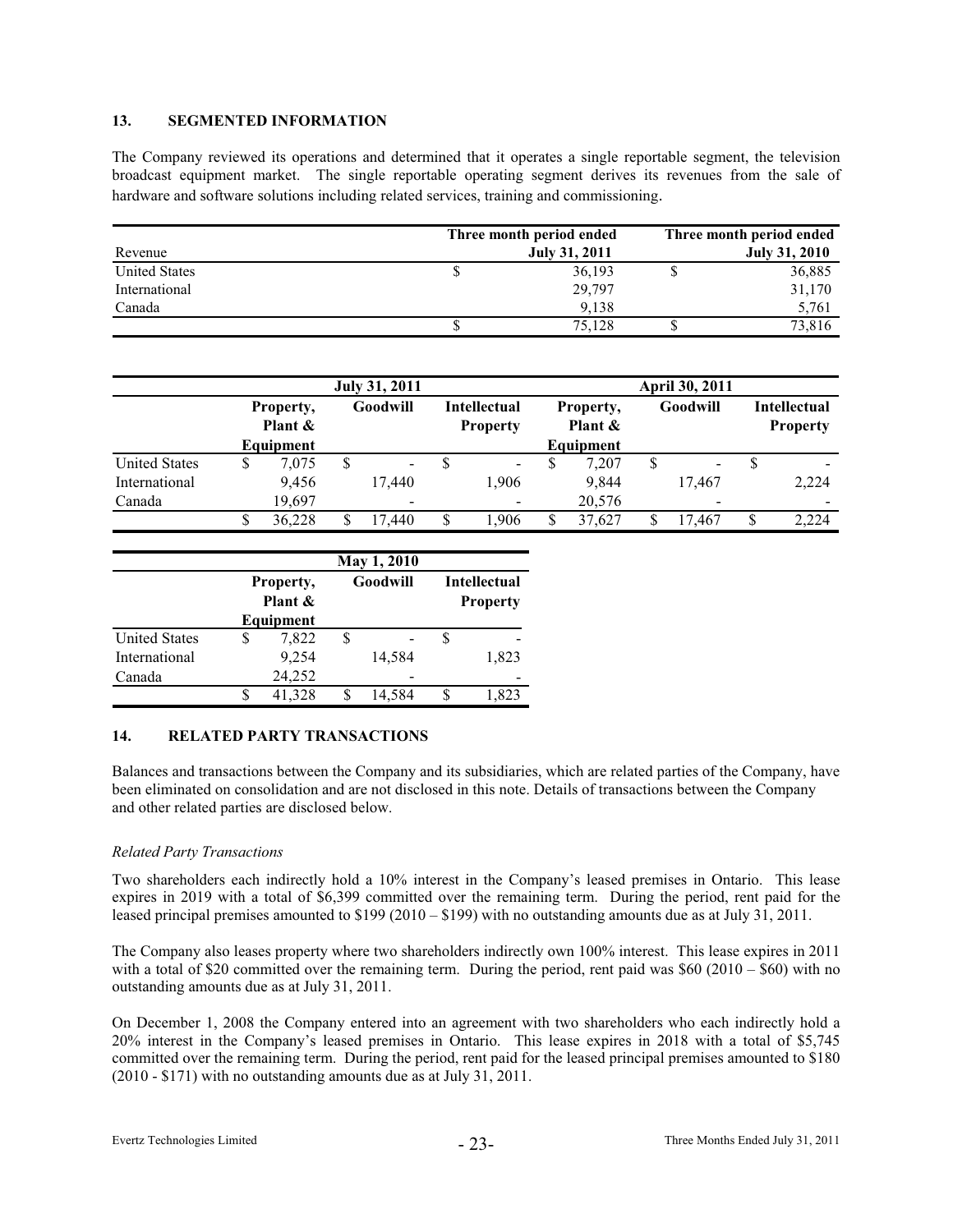On December 15, 2008 the Company entered into a lease agreement with a director who indirectly owns 100% interest. The lease expires in 2013 with a total of \$325 committed over the remaining term. During the period, rent paid was \$32 (2010 - \$32) with no outstanding amounts due as at July 31, 2011.

On May 1, 2009 the Company entered into an agreement with two shareholders who each indirectly hold a 35% interest. This lease expires in 2019 with a total of \$3,504 committed over the remaining term. During the period, rent paid was \$105 (2010 - \$100) with no outstanding amounts due as at July 31, 2011.

These transactions were in the normal course of business and recorded at an exchange value established and agreed upon by related parties.

# **15. EARNINGS PER SHARE**

|                                            | Three month period ended | Three month period ended |
|--------------------------------------------|--------------------------|--------------------------|
|                                            | <b>July 31, 2011</b>     | <b>July 31, 2010</b>     |
| Weighted average common shares outstanding | 74,760,948               | 73,618,973               |
| Dilutive effect of stock options           | 148,859                  | 602,672                  |
| Diluted weighted average common shares     |                          |                          |
| outstanding                                | 74,909,807               | 74,221,645               |

The weighted average number of diluted common shares excludes 1,550,000 options because they were anti-dilutive during the period  $(2010 - 860,000)$ .

# **16. FIRST-TIME ADOPTION OF INTERNATIONAL FINANCIAL REPORTING STANDARDS**

For all periods up to and including the year ended April 30, 2011, the Company prepared its financial statements in accordance with Canadian GAAP. These financial statements, for the three months ended July 31, 2011, are the first the Company has prepared in accordance with IFRS.

Accordingly, the Company has prepared financial statements which comply with IFRS applicable for periods beginning on or after May 1, 2011 as described in the significant accounting policies in Note 2. In preparing these financial statements, the opening balance sheet was prepared as of May 1, 2010, the Company's date of transition to IFRS. This note explains the principal adjustments made by the Company in its reconciling from Canadian GAAP balance sheet as at May 1, 2010 and its previously published Canadian GAAP financial statements for the year ended April 30, 2011 to IFRS.

# *Exemptions applied and mandatory exceptions*

IFRS 1, First-Time Adoption of International Financial Reporting Standards, allows first-time adopters certain exemptions from the general requirement to apply IFRS as effective for April 2012 year ends retrospectively. IFRS 1 also includes mandatory exceptions to the retrospective application of IFRSs.

The Company has applied the following exemptions:

# IFRS 2 - Share-based payment transactions

IFRS 1 does not require first-time adopters to apply IFRS 2, Share Based Payment, to equity instruments that were granted on or before November 7, 2002, or equity instruments that were granted subsequent to November 7, 2002 and vested before the date of transition to IFRS. The Company has elected not to apply IFRS 2 to awards that vested prior to May 1, 2010, which had been accounted for in accordance with Canadian GAAP.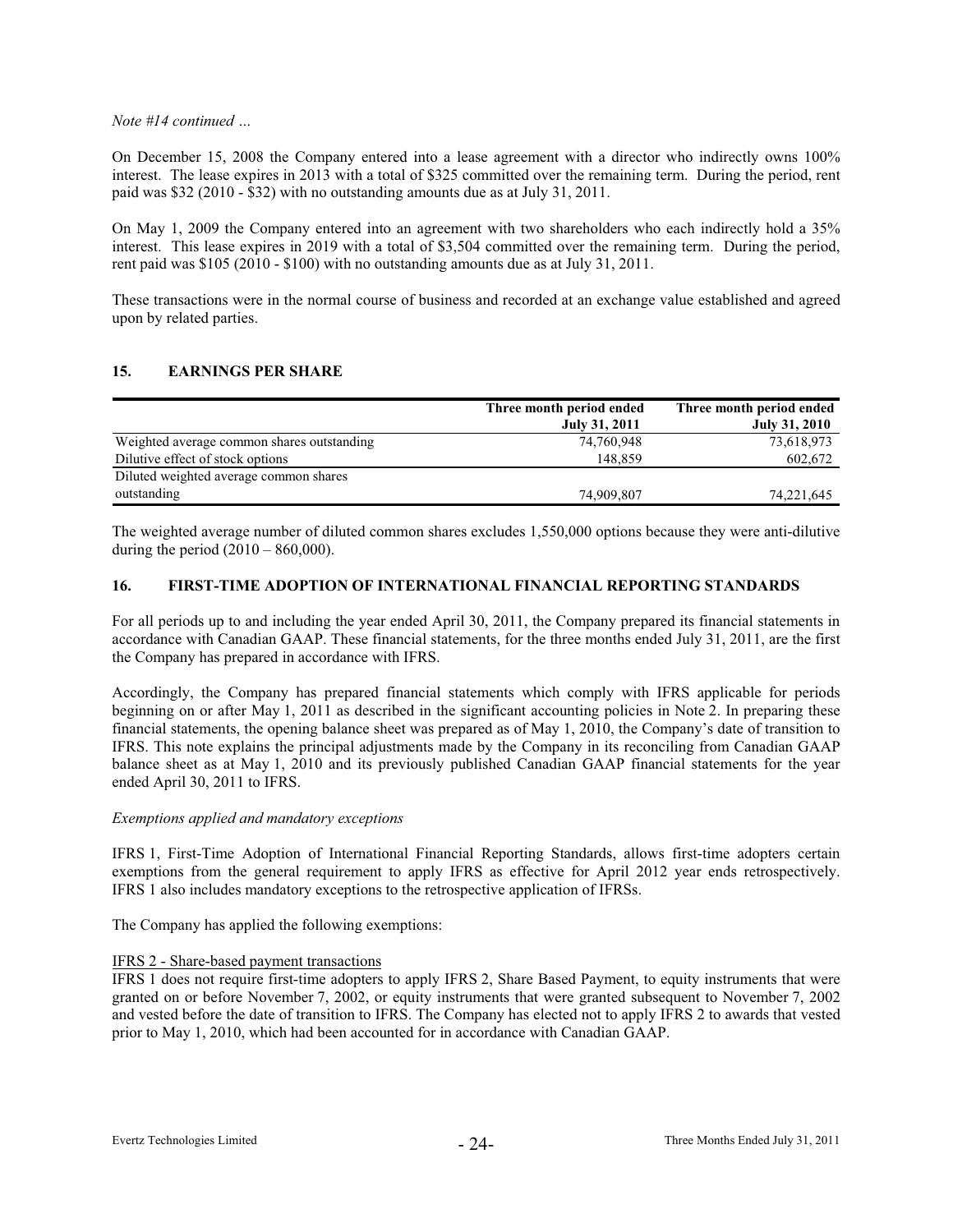### IFRS 3 - Business Combinations

IFRS 1 indicates that a first-time adopter may elect not to apply IFRS 3, Business Combinations, retrospectively to business combinations that occurred before the date of transition to IFRS. The Company has taken advantage of this election and has applied IFRS 3 to business combinations that occurred on or after May 1, 2010. In accordance with the IFRS 1 exemption the Company has also elected to not retroactively apply IAS 21, The Effects of Changes in Foreign Exchange Rates, on fair value adjustments and goodwill arising in business combinations that occurred before May 1, 2010.

#### IAS 21 - Cumulative translation differences

IFRS 1 provides the option to reset the balance of the cumulative foreign currency translation adjustment to zero on the date of transition. The Company has chosen to apply this election and has eliminated the cumulative translation difference and has adjusted retained earnings by the same amount at the date of transition to IFRS. If, subsequent to adoption, a foreign operation is disposed of, the translation differences that arose before the date of transition to IFRS will not affect the gain or loss on disposal.

The Company has applied the following mandatory exceptions:

#### *IAS 1 - Estimates*

In accordance with IFRS 1, an entity's estimates under IFRS at the date of transition to IFRS must be consistent with estimates made for the same date under previous GAAP, unless there is objective evidence that those estimates were in error. The Company's IFRS estimates as of May 1, 2010 are consistent with its Canadian GAAP estimates for the same date.

#### *Other exceptions*

The three remaining mandatory exceptions to the retrospective application of IFRSs relate to the de-recognition of financial assets and liabilities, hedge accounting and assets classified as held for sale and discontinued operations. The Company has determined that these mandatory exceptions have not had a material impact on the condensed consolidated financial statements.

IFRS employs a conceptual framework that is similar to Canadian GAAP. However, significant differences exist in certain matters of recognition, measurement and disclosure. While adoption of IFRS has not changed the Company's actual cash flows, it has resulted in changes to the Company's reported financial position and results of operations. In order to allow the users of the financial statements to better understand these changes, the Company's Canadian GAAP statement of earnings, statement of comprehensive income, statement of financial position and statement of cash flows for the year ended April 30, 2011 have been reconciled to IFRS, with the resulting differences explained.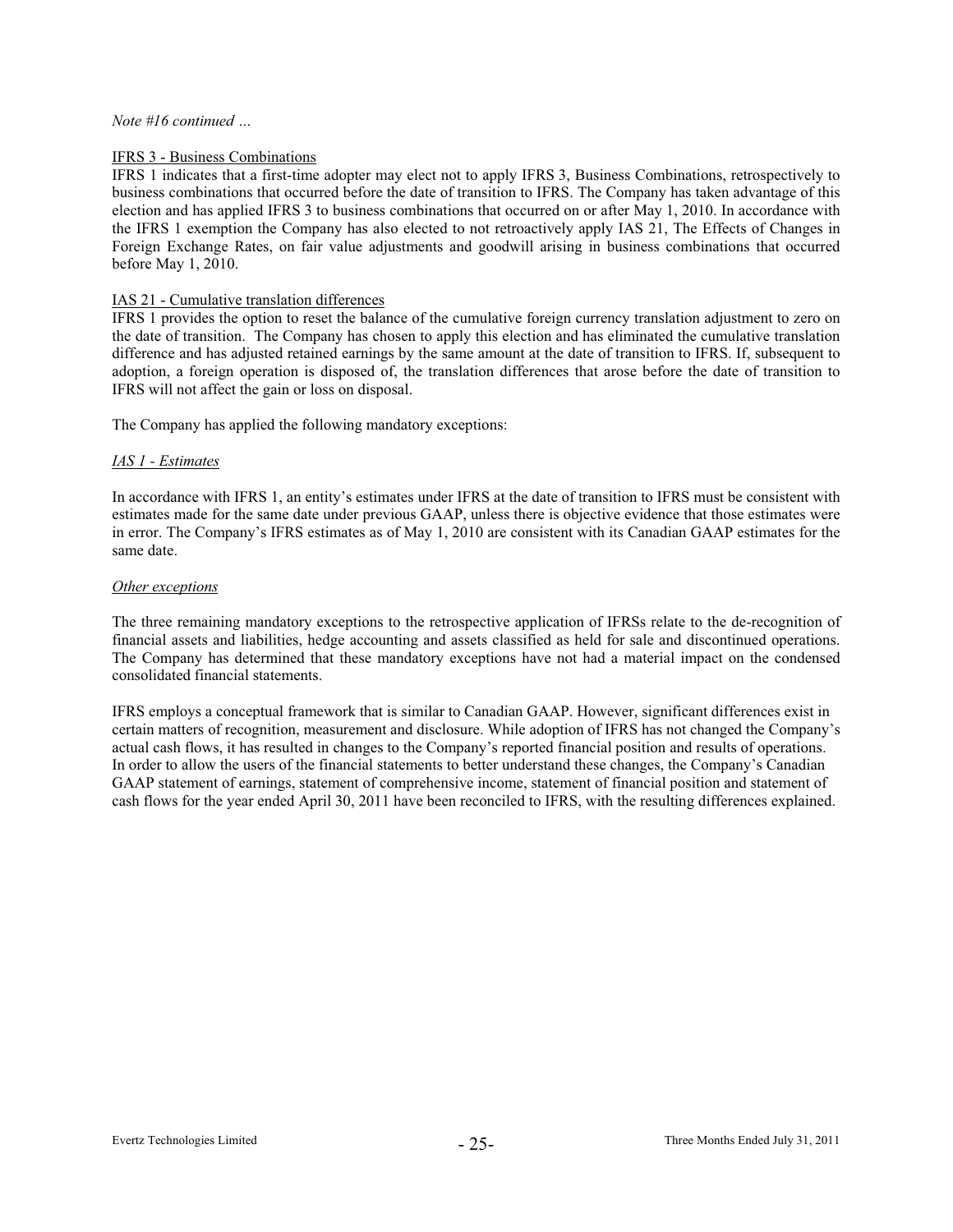# **Reconciliation of Statement of financial position reconciliation as at April 30, 2011:**

|                                           |              |                          | <b>CDN</b>         |                          | <b>IFRS</b>                         | <b>IFRS</b>                                                   |                           |                    |
|-------------------------------------------|--------------|--------------------------|--------------------|--------------------------|-------------------------------------|---------------------------------------------------------------|---------------------------|--------------------|
|                                           | <b>Notes</b> |                          | <b>GAAP</b>        |                          | <b>Adjustments</b>                  | <b>Reclass</b>                                                |                           | <b>IFRS</b>        |
| <b>Assets</b>                             |              |                          |                    |                          |                                     |                                                               |                           |                    |
| Current assets                            |              |                          |                    |                          |                                     |                                                               |                           |                    |
| Cash                                      |              | \$                       | 175,835            | \$                       |                                     | \$                                                            | \$                        | 175,835            |
| Instruments held for trading              |              |                          | 16,190             |                          |                                     |                                                               |                           | 16,190             |
| Accounts receivable                       |              |                          | 52,732             |                          |                                     |                                                               |                           | 52,732             |
| Inventories                               | 3            |                          | 106,269            |                          | 153                                 |                                                               |                           | 106,422            |
| Income tax receivable                     |              |                          | 2,014              |                          |                                     |                                                               |                           | 2,014              |
|                                           |              | \$                       | 353,040            | \$                       | 153                                 | \$<br>$\overline{a}$                                          | \$                        | 353,193            |
| Property, plant and equipment             | $\mathbf{1}$ | \$                       | 36,740             | \$                       | 887                                 | \$                                                            | \$                        | 37,627             |
| Goodwill                                  | 4,10         |                          | 17,858             |                          | (391)                               |                                                               |                           | 17,467             |
| Intangible assets                         |              |                          | 2,224              |                          |                                     |                                                               |                           | 2,224              |
|                                           |              | \$                       | 409,862            | $\overline{\mathcal{S}}$ | 649                                 | \$                                                            | \$                        | 410,511            |
| <b>Liabilities</b>                        |              |                          |                    |                          |                                     |                                                               |                           |                    |
| <b>Current liabilities</b>                |              |                          |                    |                          |                                     |                                                               |                           |                    |
| Accounts payable and accrued liabilities  | 2,3,9        | \$                       | 27,168             | \$                       | 14                                  | \$<br>$(5,368)$ \$                                            |                           | 21,814             |
| Provisions                                | 2,3          |                          |                    |                          | 320                                 | 915                                                           |                           | 1,235              |
| Deferred revenue                          | 9            |                          |                    |                          | (789)                               | 4,453                                                         |                           | 3,664              |
| Current portion of long term debt         |              |                          | 451                |                          |                                     | $\overline{a}$                                                |                           | 451                |
| Deferred taxes                            | 7            |                          | 1,177              |                          |                                     | (1, 177)                                                      |                           |                    |
|                                           |              | \$                       | 28,796             | \$                       | (455)<br>\$                         | (1, 177)                                                      | $\boldsymbol{\mathsf{S}}$ | 27,164             |
| Long term debt                            |              | \$                       | 2,493              | \$                       |                                     | \$<br>$\overline{\phantom{0}}$                                | \$                        | 2,493              |
| Deferred taxes                            | 1,2,4,5,7    |                          | 5,319              |                          | $\qquad \qquad \blacksquare$<br>599 | 1,177                                                         |                           | 7,095              |
|                                           |              | \$                       | 36,608             | \$                       | 144                                 | \$<br>$\overline{\phantom{0}}$                                | \$                        | 36,752             |
|                                           |              |                          |                    |                          |                                     |                                                               |                           |                    |
| Non-controlling interest                  | 6            |                          | 1,550              |                          | $\blacksquare$                      | (1, 550)                                                      |                           |                    |
| <b>Equity</b>                             |              |                          |                    |                          |                                     |                                                               |                           |                    |
| Capital stock                             |              | \$                       | 58,882             | \$                       |                                     | \$                                                            | \$                        | 58,882             |
| Contributed surplus                       | 8            |                          | 14,659             |                          | (897)                               |                                                               |                           | 13,762             |
|                                           |              |                          |                    |                          |                                     |                                                               |                           |                    |
| Accumulated other comprehensive loss      | 12           |                          | (3,852)            |                          | 4,292                               |                                                               |                           | 440                |
| Retained earnings                         | 1,2,3,4,8,12 |                          | 302,015            |                          | (2,890)                             |                                                               |                           | 299,125            |
|                                           |              | \$                       | 298,163            | ${\mathbb S}$            | 1,402                               | \$                                                            | \$                        | 299,565            |
|                                           |              |                          |                    |                          |                                     |                                                               |                           |                    |
| Total equity attributable to shareholders |              |                          | 371,704            |                          | 505                                 |                                                               |                           | 372,209            |
| Non-controlling Interest                  | 6            |                          |                    |                          | 505                                 | 1,550                                                         |                           | 1,550              |
|                                           |              | $\overline{\mathcal{S}}$ | 371,704<br>409,862 | $\mathbb S$              | 649                                 | 1,550<br>$\overline{\mathcal{S}}$<br>$\overline{\phantom{0}}$ | $\mathbb{S}$              | 373,759<br>410,511 |
|                                           |              |                          |                    |                          |                                     |                                                               |                           |                    |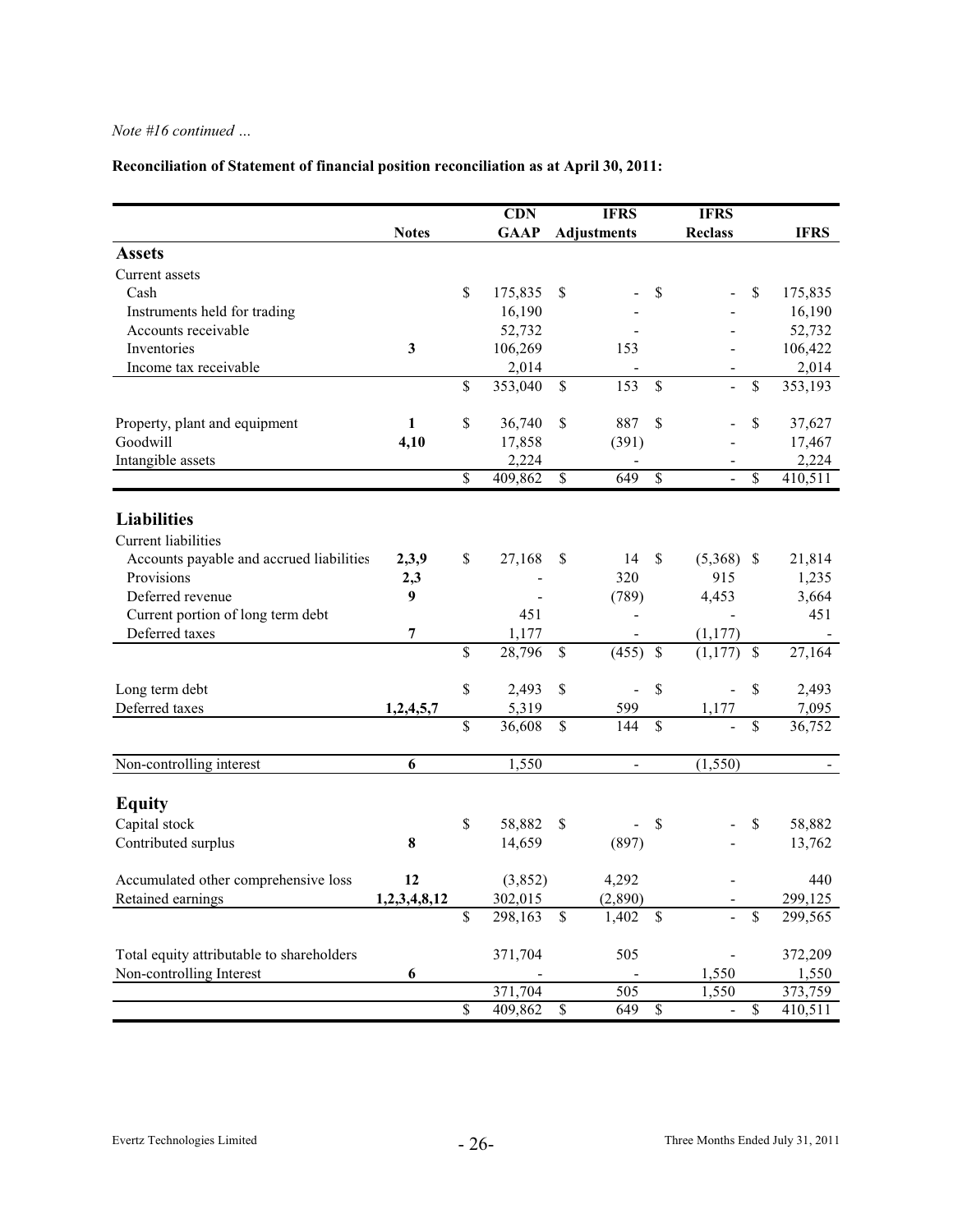**Reconciliation of Statement of financial position reconciliation as at May 1, 2010 (date of transition to IFRS):**

|                                           |                  | CDN           |                          | <b>IFRS</b>        |                          | <b>IFRS</b>    |                          |                      |
|-------------------------------------------|------------------|---------------|--------------------------|--------------------|--------------------------|----------------|--------------------------|----------------------|
|                                           | <b>Notes</b>     | <b>GAAP</b>   |                          | <b>Adjustments</b> |                          | <b>Reclass</b> |                          | <b>IFRS</b>          |
| <b>Assets</b>                             |                  |               |                          |                    |                          |                |                          |                      |
| Current assets                            |                  |               |                          |                    |                          |                |                          |                      |
| Cash                                      |                  | \$<br>133,755 | \$                       |                    | \$                       |                | <sup>\$</sup>            | 133,755              |
| Instruments held for trading              |                  | 11,274        |                          |                    |                          |                |                          | 11,274               |
| Accounts receivable                       |                  | 48,988        |                          |                    |                          |                |                          | 48,988               |
| Inventories                               |                  | 91,745        |                          |                    |                          |                |                          | 91,745               |
| Income tax receivable                     |                  | 3,850         |                          |                    |                          |                |                          | 3,850                |
|                                           |                  | \$<br>289,612 | \$                       | $\overline{a}$     | \$                       | $\overline{a}$ | \$                       | 289,612              |
| Property, plant and equipment             | $\mathbf{1}$     | \$<br>39,768  | \$                       | 1,560              | \$                       |                | \$                       | 41,328               |
| Goodwill                                  |                  | 14,584        |                          |                    |                          |                |                          | 14,584               |
| Intangible assets                         |                  | 1,823         |                          |                    |                          |                |                          | 1,823                |
|                                           |                  | \$<br>345,787 | $\overline{\mathcal{S}}$ | 1,560              | $\overline{\mathcal{S}}$ | $\overline{a}$ | $\overline{\mathcal{S}}$ | 347,347              |
|                                           |                  |               |                          |                    |                          |                |                          |                      |
| <b>Liabilities</b>                        |                  |               |                          |                    |                          |                |                          |                      |
| <b>Current liabilities</b>                |                  |               |                          |                    |                          |                |                          |                      |
| Accounts payable and accrued liabilities  | 2,9              | \$<br>23,899  | \$                       |                    | \$                       | $(2,247)$ \$   |                          | 21,652               |
| Provisions                                | 2                |               |                          | 253                |                          | 886            |                          | 1,139                |
| Deferred revenue                          | $\boldsymbol{9}$ |               |                          |                    |                          | 1,361          |                          | 1,361                |
| Current portion of long term debt         |                  | 388           |                          |                    |                          |                |                          | 388                  |
| Deferred taxes                            | 7                | 1,164         |                          |                    |                          | (1, 164)       |                          |                      |
|                                           |                  | \$<br>25,451  | \$                       | 253                | \$                       | $(1,164)$ \$   |                          | 24,540               |
| Long term debt                            |                  | \$<br>2,732   | \$                       | $\blacksquare$     | \$                       | $\overline{a}$ | \$                       | 2,732                |
| Deferred taxes                            | 1,2,5,7          | 4,027         |                          | 704                |                          | 1,164          |                          | 5,895                |
|                                           |                  | \$<br>32,210  | \$                       | 957                | \$                       |                | \$                       | 33,167               |
| Non-controlling interest                  | 6                | 1,408         |                          | $\blacksquare$     |                          | (1, 408)       |                          |                      |
|                                           |                  |               |                          |                    |                          |                |                          |                      |
| <b>Equity</b>                             |                  |               |                          |                    |                          |                |                          |                      |
| Capital stock                             |                  | \$<br>51,035  | \$                       |                    | \$                       |                | \$                       | 51,035               |
| Contributed surplus                       | 8                | 12,828        |                          | (645)              |                          |                |                          | 12,183               |
| Accumulated other comprehensive loss      | 12               | (4, 459)      |                          | 4,459              |                          |                |                          |                      |
| Retained earnings                         | 1,2,8,12         | 252,765       |                          | (3,211)            |                          |                |                          | 249,554              |
|                                           |                  | \$<br>248,306 | $\overline{\mathcal{S}}$ | 1,248              | $\mathsf{\$}$            | L,             | \$                       | $\overline{249,}554$ |
|                                           |                  |               |                          |                    |                          |                |                          |                      |
| Total equity attributable to shareholders |                  | 312,169       |                          | 603                |                          |                |                          | 312,772              |
| Non-controlling Interest                  | 6                |               |                          |                    |                          | 1,408          |                          | 1,408                |
|                                           |                  | \$<br>312,169 |                          | 603                |                          | 1,408          | $\overline{\mathcal{S}}$ | 314,180              |
|                                           |                  | 345,787       | $\overline{\mathcal{S}}$ | 1,560              | $\overline{\mathcal{S}}$ | $\Box$         |                          | 347,347              |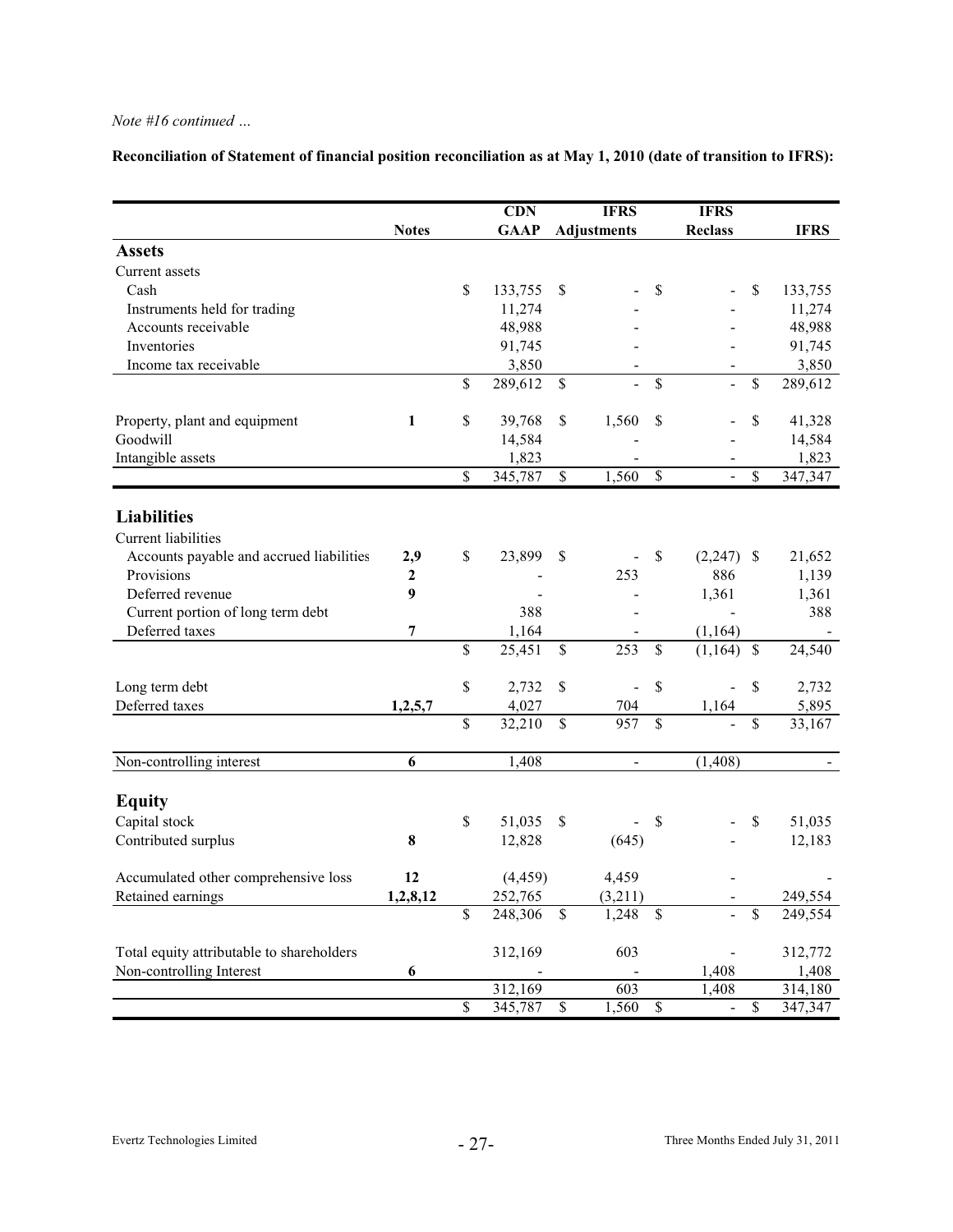|                                     |              | April 30,           | <b>July 31,</b> | May 1,  |
|-------------------------------------|--------------|---------------------|-----------------|---------|
|                                     | <b>NOTES</b> | 2011                | 2010            | 2010    |
| Total equity under Canadian GAAP    |              | \$<br>371,704<br>\$ | \$<br>328,371   | 312,169 |
| Adjustments                         |              |                     |                 |         |
| Property, plant and equipment       |              | 887                 | 1,411           | 1,560   |
| Provisions                          |              | (320)               | (262)           | (253)   |
| Long-term projects                  | 3            | 928                 |                 |         |
| Business combinations               |              | (172)               |                 |         |
| Translation of income tax           | 5            |                     |                 |         |
| Non-controlling interest            | 6            | 1,550               | 1,150           | 1,408   |
| Functional currency                 | 10,11        | (219)               | 3               |         |
|                                     |              | 2,654               | 2,302           | 2,715   |
| Tax effect of the above adjustments |              | (599)               | (679)           | (704)   |
| Total adjustment to equity          |              | 2,055               | 1,623           | 2,011   |
| Total equity under IFRSs            |              | \$<br>373,759<br>S  | 329,994<br>S.   | 314,180 |

Reconciliation of equity as at April 30, 2011, July 31, 2010 and May 1, 2010:

Reconciliation of comprehensive income for twelve months ended April 30, 2011 and three months ended July 31, 2010:

|                                                |              | <b>Twelve month</b> Three month |                 |
|------------------------------------------------|--------------|---------------------------------|-----------------|
|                                                |              | period ended period ended       |                 |
|                                                |              | April 30,                       | <b>July 31,</b> |
|                                                | <b>NOTES</b> | 2011                            | 2010            |
| Total comprehensive income under Canadian GAAP |              | \$<br>78,000                    | \$<br>20,867    |
| Adjustments                                    |              |                                 |                 |
| Property, plant and equipment                  |              | (674)                           | (149)           |
| Provisions                                     | 2            | (66)                            | (9)             |
| Long-term projects                             | 3            | 929                             |                 |
| Business combinations                          |              | (172)                           |                 |
| Translation of income tax                      | 5            |                                 |                 |
| Share based payments                           | 8            | 252                             | 63              |
| Functional currency                            | 10,11        | (219)                           | 3               |
|                                                |              | 50                              | (92)            |
| Tax effect of the above adjustments            |              | 103                             | 25              |
| Total adjustment to comprehensive income       |              | 153                             | (67)            |
| Total comprehensive income under IFRSs         |              | \$<br>78,153                    | 20,800<br>S     |

Notes to the financial statement reconciliations

(1) has retroactively applied IAS 16, Property, Plant and Equipment, which requires the Company The Company to identify the significant components of its property, plant and equipment and depreciate these parts separately over their respective useful lives. The impact of the retroactive application of the increased componentization has resulted in an increase in the net book value of capital assets and retained earnings at the date of transition and an increase in subsequent amortization expense.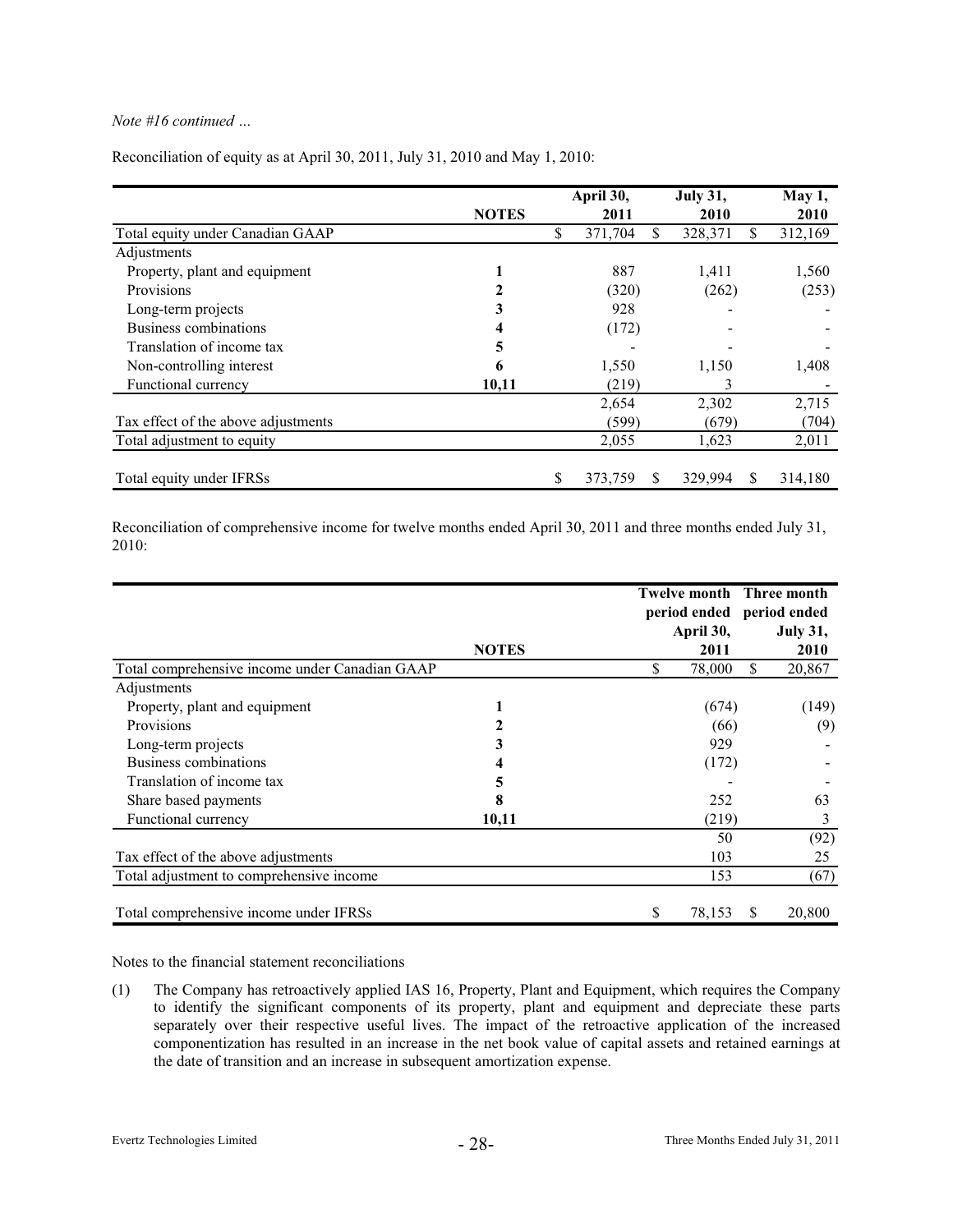- (2) IAS 37, Provisions, Contingent Liabilities and Contingent Assets, requires separate disclosure of provisions on the face of the statement of financial position. This was not required under previous Canadian GAAP; therefore, all provisions were reclassified from accounts payable and accrued liabilities upon transition. Additionally, provisions as at May 1, 2010, as reported under Canadian GAAP, were re-assessed in accordance with the provisions of IAS 37. As a result of measurement differences between Canadian GAAP and IFRS, the Company increased its provision for site restoration costs.
- (3) IAS 11, Construction Contracts, requires revenues on projects which meet the definition of a construction contract to be measured using the percentage of completion method. The Company has identified certain long-term con tracts which meet the definition of constructions contracts for which no revenues were previously rec ognized until shipment and transfer of title to customers were completed. The recognition method relatin g to these contracts has been restated to reflect the percentage of completion method.
- (4) The Company has elected under IFRS 1 not to apply IFRS 3 retrospectively to business combinations that occurred prior to May 1, 2010. Accordingly, the Company has continued with the same accounting treatment that occurred o n and subsequent to May 1, 2010 all business acquisitions were accounted for in accordance with IFRS 3. Under IFRS 3 all acquisition related transaction costs are expensed as incurred, as opposed to Canadian GAA P where the costs are capitalized during the purchase price allocation. Acquisitions during the year resulted in \$172 in acquisition related transaction costs. for business combinations completed before that time under Canadian GAAP. For all business combinations
- (5) IAS 12, Incom e Taxes, requires net deferred income tax assets and liabilities to be adjusted for the tax effects of revaluating foreign currency denominated non-monetary balances held by entities where the functional currency is different than the local tax currency. As this was not a requirement under Canadian GAAP, an adjustment is required upon transition.
- (6) Under IFRS, a ny liabilities or assets relating to a non-controlling interest are required to be classified as equity and pre sented separately from the equity attributable to shareholders of the Company. As such, the liabilities associated with the non-controlling interest have been reclassified within the statement of financial position.
- (7) differences. The reclassification of all deferred tax balances to non-current also impacts the netting of Under IFRS all deferred tax balances are required to be classified as non-current, regardless of the classifications of the underlying assets or liabilities, or the expected reversal date of the temporary deferred tax assets and liabilities within or between the taxable entities of the Company.
- (8) used as a reduction in the expense as incurred. As such, the Company has retroactively estimated forfeiture Under IFRS future forfeiture rates relating to the percentage of options that will not vest must be estimated and used as a reduction in stock compensation expense. Under CDN GAAP forfeitures are recognized and rates for all options vesting subsequent to the translation date and retroactively adjusted cumulative stock compensation expense.
- (9) deferred revenue has been reclassified from accounts payable to its own line item. Given the change in guidance noted above under IAS 11, Construction Contracts, and other factors, deferred revenue has been determined to be a material balance requiring segregation on the balance sheet. As such,
- previously concluded as an integrated options has a functional currency different from the parent. The impact (10) Under the requirements of IAS 21, the Company is required to assess the functional currency of all subsidiary entities no matter where the entity resides. Upon the review upon transition it was concluded an entity of the adjustment has resulted to the reclassification of prior year foreign exchange adjustments from foreign exchange expense to the cumulative transition adjustment within comprehensive income.
- (11) Under the requirements of IAS 21, the Company is required to assess the functional currency of all subsidiary previously concluded as a self-sustaining operation has a functional currency consistent with the parent. As entities no matter where the entity resides. Upon the review upon transition it was concluded an entity noted under discussions related to IFRS 3, the Company has taken the IFRS 3 exemption to maintain goodwill at its historical cost. The impact of the adjustment has resulted to adjustment of goodwill ensuring it is maintained at its historical translation rate as opposed to the spot rate used under CDN GAAP.